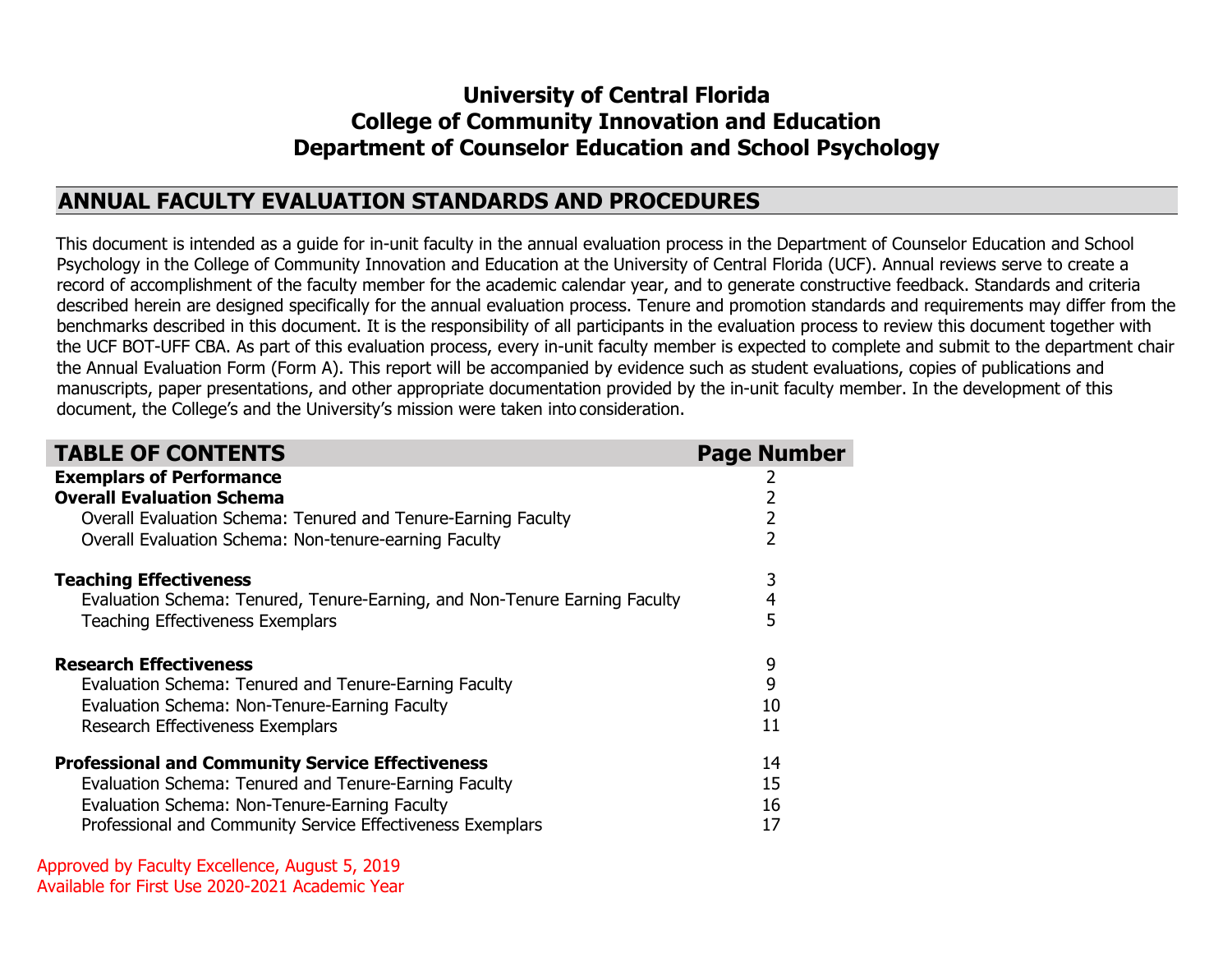# **EXEMPLARS OF PERFORMANCE**

The exemplars in this document are possible activities that could be used to demonstrate that the standards have been met. It is not expected that all faculty members will perform all activities listed, but activities should be appropriate for each faculty member's rank. Please note: Exemplars from a higher academic faculty rank may be used in place of an exemplar at the faculty member's current academic rank.

Visiting faculty members will be assigned a set of expectations corresponding to a rank level commensurate with the hiring expectations as agreed between the Department Chair and visiting faculty member.

Note: Faculty in Instructor positions do not have an earned doctorate degree and are responsible for teaching only undergraduate courses. Faculty in Lecturer positions do have an earned doctoral degree in a relevant area of study and can teach students in undergraduate, graduate, or advanced graduate courses.

# **OVERALL EVALUATION SCHEMA**

Based on departmental guidelines and exemplars for the evaluation of teaching, research, service and other duties (if assigned), as outlined in this document, the "Overall Evaluation Assessment" in the Chairperson's Evaluation Summary will be determined by the weighed categories as stated in the faculty member's (Tenured/Tenure-Earning/Non-Tenure-Earning) in-unit faculty assignment.

| Rating             | <b>Numeric</b> | <b>Overall Range</b> |
|--------------------|----------------|----------------------|
|                    |                |                      |
| Outstanding        | $(O)=4$        | $3.3 - 4$            |
| Above Satisfactory | $(AS) = 3$     | $2.4 - 3.2$          |
| Satisfactory       | $(S) = 2$      | $2 - 2.3$            |
| Conditional        | $(C)=1$        | $.1.0 - 1.9$         |
| Unsatisfactory     | $(U)=0$        | $-.9$                |

# **TENURED, TENURE-EARNING, AND NON-TENURE-EARNING FACULTY**

**Note: Standard rounding will be used (e.g., 3.25 = 3.3)**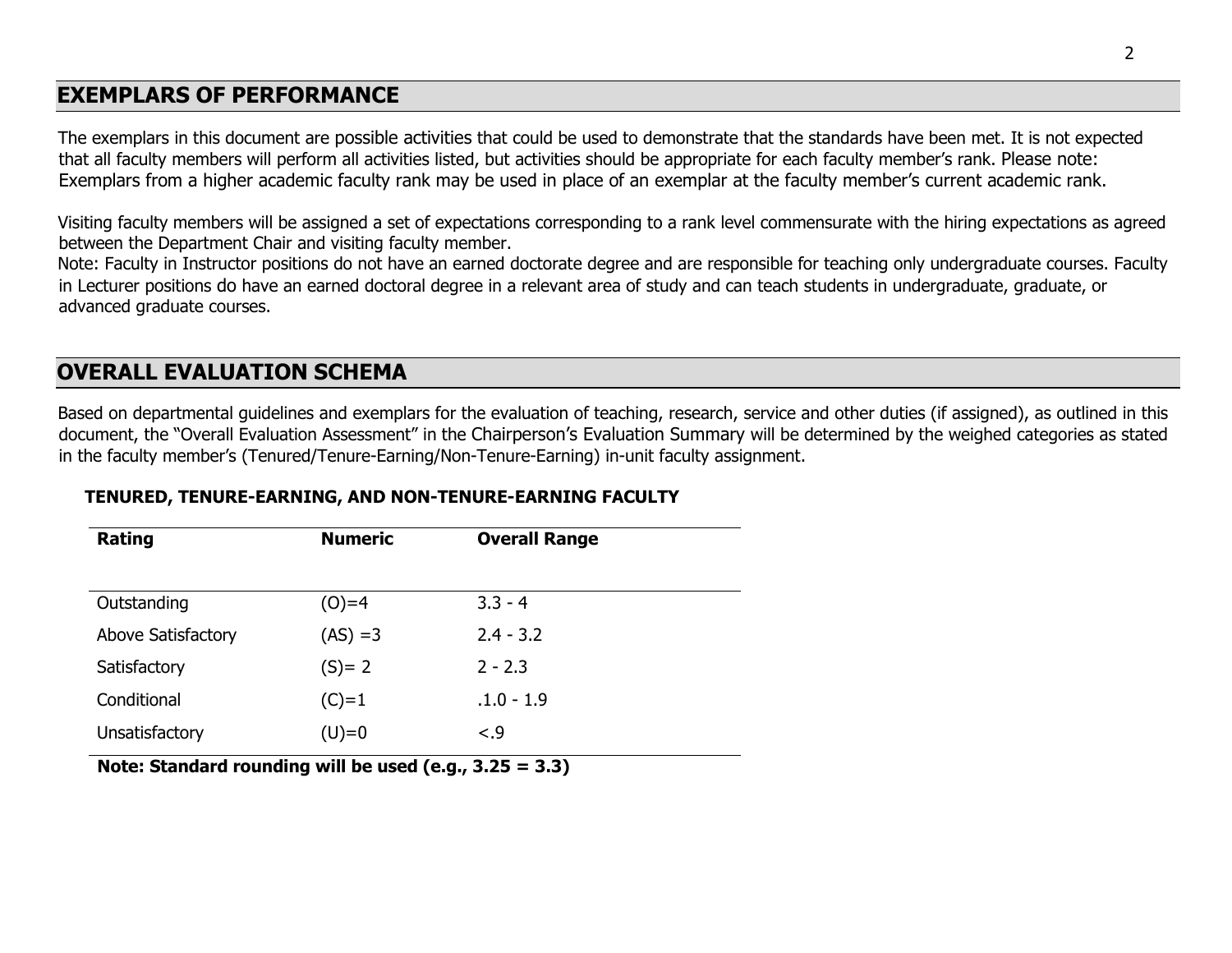# **TEACHING EFFECTIVENESS**

Teaching takes place in both academic courses and advisement. Effective teachers demonstrate expert knowledge in an appropriate area related to their academic discipline. They generate enthusiasm for learning, critical thinking, intellectual inquiry, and academic achievement and incorporate student feedback for programmatic improvements.

Evaluation of Teaching will include a review of the teaching activities, recognition, and contributions (see Teaching Effectiveness Exemplars) that the faculty member has made to the University, the College, and the Department of Counselor Education and School Psychology. Each faculty member will meet class assignments for the scheduled number of sessions as published in the university calendar and approved by the Department Chair. In addition, for each course assignment all faculty must provide and follow a syllabus that adheres to current university and college guidelines as well as provide an electronic version of the syllabus to the appropriate staff member in the department. It is a department standard that faculty will also a) include creativity or innovation in their course delivery; b) infuse evidence-based practices into course materials; c) include multicultural/culturally responsive objectives; and d) advise students.

Faculty may provide alternative evidence of teaching effectiveness in place of the Student Perception of Instruction Reports (SPI). An alternative evidence of teaching effectiveness may be used for an extenuating circumstance or condition, which may include but is not limited to: a) first time course delivery, b) multiple course preparations, c) teaching on multiple campuses, d) diseases/illness, e) catastrophic occurrences, or f) the number of students responding to the SPI are too few for the results from the SPI to be considered a reliable and valid measure of teaching effectiveness (at a 95% Confidence Level and a Confidence Interval = + or - 10). For example, in a class of 30 students, if fewer than 23 students respond to the SPI there is an extenuating condition. An easy calculation can be made to make this determination using online calculators such as [ww.surveysystem.com/sscalc.Htm#one.](https://nam02.safelinks.protection.outlook.com/?url=http%3A%2F%2Fww.surveysystem.com%2Fsscalc.Htm%23one&data=02%7C01%7Cdaylejones%40ucf.edu%7Cfc739ed43afc4c49bc5208d6f00dfe1e%7Cbb932f15ef3842ba91fcf3c59d5dd1f1%7C0%7C0%7C636960340219060204&sdata=eVPZfXOIe8JB9ADrHkI5kkfWoTrpVjh%2BGmbKudxk4V0%3D&reserved=0) In extenuating circumstances/conditions faculty are encouraged to submit alternative evidence for the Teaching Effectiveness category. This alternative evidence may include, but is not limited, to peer evaluations and evidence of student learning gains via pre- and post-tests.

The following evaluation schema provides more specific direction for evaluation of faculty in the area of Teaching. Refer to "Teaching Effectiveness Exemplars" for specific examples by rank.

## **TEACHING EVALUATION SCHEMA**

## **TENURED, TENURE-EARNING, AND NON-TENURE-EARNING FACULTY**

### **I. OUTSTANDING**

To achieve an evaluation of OUTSTANDING in Teaching, faculty must meet all the standards to be considered SATISFACTORY (see III. SATISFACTORY below) and must demonstrate competence in teaching by receiving a rating of "Good" to "Excellent" from a cumulative/total average of at least 70% of student respondents across the faculty's courses in the category of "Overall Assessment of Instructor" on the Student Perception of Instruction Reports. Given that the Student Perception of Instruction Reports as a sole criterion does not, on its own, reflect outstanding performance, faculty must also complete at least three (3) exemplars.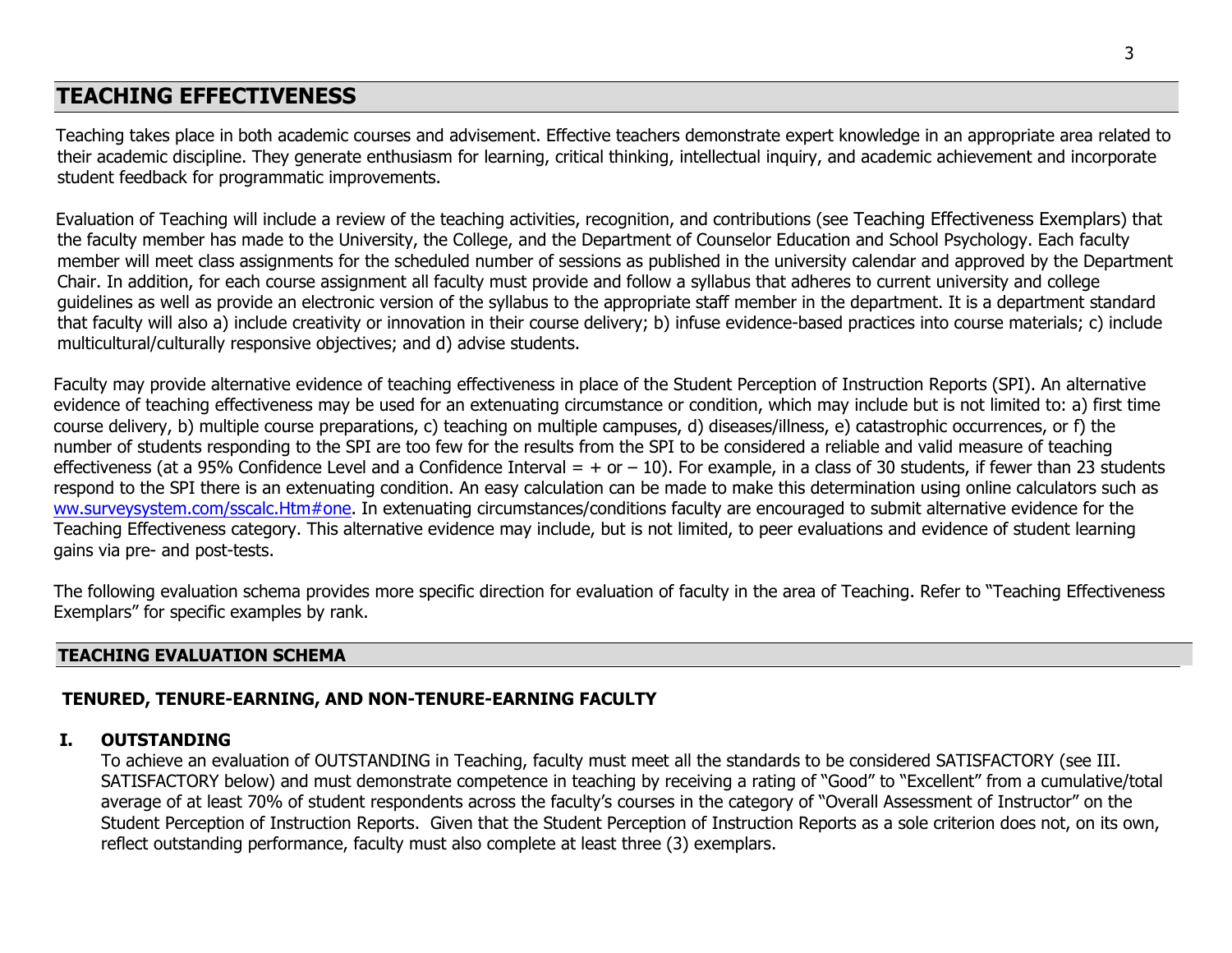## **II. ABOVE SATISFACTORY**

To achieve an evaluation of ABOVE SATISFACTORY in Teaching, faculty must meet all the standards to be considered SATISFACTORY (see III. SATISFACTORY below) and must demonstrate competence in teaching by receiving a rating of "Good" to "Excellent" from a cumulative/total average of at least 60% of student respondents across the faculty's courses in the category of "Overall Assessment of Instructor" on the Student Perception of Instruction Reports. Given that the Student Perception of Instruction Reports as a sole criterion does not, on its own, reflect outstanding performance, faculty must also complete at least two (2) of the teaching effectiveness exemplars.

## **III. SATISFACTORY**

To achieve an evaluation of SATISFACTORY in Teaching, faculty must meet all the standards to be considered SATISFACTORY (see III. SATISFACTORY below) and must demonstrate competence in teaching by receiving a rating of "Good" to "Excellent" from a cumulative/total average of at least 51% of student respondents across the faculty's courses in the category of "Overall Assessment of Instructor" on the Student Perception of Instruction Reports. Given that the Student Perception of Instruction Reports as a sole criterion does not, on its own, reflect outstanding performance, faculty must also complete at least two (2) teaching effectiveness exemplars.

## **IV. CONDITIONAL**

An evaluation of CONDITIONAL in Teaching will be assigned if a faculty member receives "Poor" to "Fair" course/instructor evaluations from an average of more than 50% of students in each course taught in the category of "Overall Assessment of Instruction" on the Student Perception of Instruction Reports and demonstrates poor performance of teaching assignments. Evidence of poorly performing teaching assignments includes failure to meet classes in a responsible manner, failure to return papers and/or other assignments or tests on a timely basis, failure to communicate with students, and failure to serve as a responsible advisor to students.

### **V. UNSATISFACTORY**

A faculty member who fails to perform, or chronically demonstrates poor performance, will receive an evaluation of UNSATISFACTORY. Poor performance includes consistent "Poor" to "Fair" course evaluation ratings from an average of more than 50% of students in each academic course taught in the category of "Overall Assessment of Instruction" on the Student Perception of Instruction Reports, failure to meet classes in a responsible manner, failure to return papers and other assignments or tests on a timely basis, failure to communicate with students, and failure to serve as a responsible advisor to students. A second year with a Conditional rating will result in an US rating.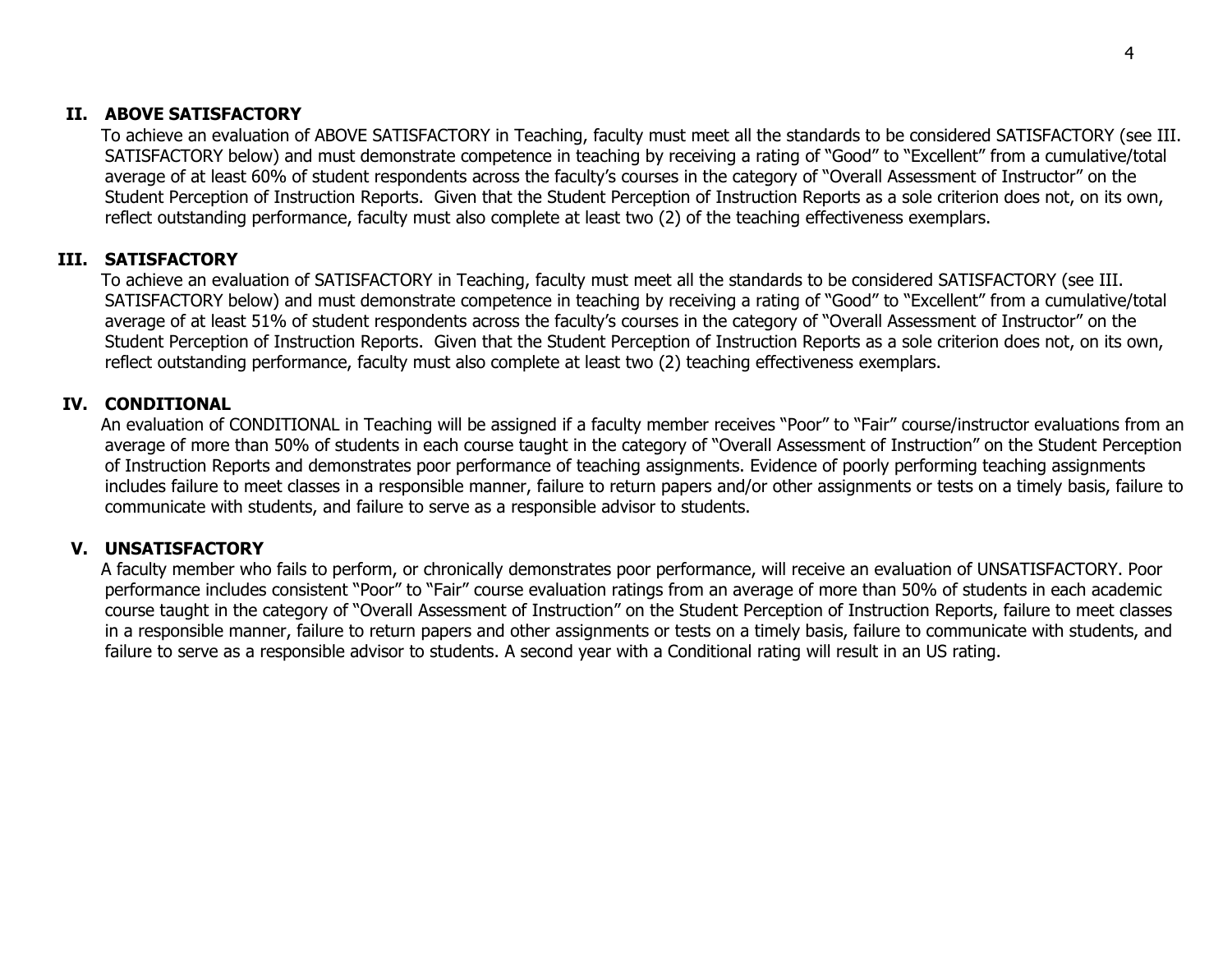## **TEACHING EFFECTIVENESS EXEMPLARS**

Examples shall include, but are not limited to, evidence of the following:

- a. Support for student research, dissertations.
- b. Course/program revisions and/or development.
- c. Mentoring.
- d. Improving and/or using innovative teaching practices
- e. Assessment strategies
- f. Use of current, proven, and promising teaching practices.
- g. Culturally diverse curriculum
- h. Teaching awards
- i. Other

| <b>TEACHING EFFECTIVENESS EXEMPLARS MATRIX</b>                             |                                                                                              |                                                                                                                                                                               |                                                                                                                      |                                                                                                                                           |                                                                                                                                                                                |  |  |
|----------------------------------------------------------------------------|----------------------------------------------------------------------------------------------|-------------------------------------------------------------------------------------------------------------------------------------------------------------------------------|----------------------------------------------------------------------------------------------------------------------|-------------------------------------------------------------------------------------------------------------------------------------------|--------------------------------------------------------------------------------------------------------------------------------------------------------------------------------|--|--|
| <b>EXEMPLARS</b>                                                           | <b>Instructor</b>                                                                            | <b>Lecturer</b>                                                                                                                                                               | <b>Assistant Professor</b>                                                                                           | <b>Associate Professor</b>                                                                                                                | <b>Professor</b>                                                                                                                                                               |  |  |
| <b>Support for</b><br>student research,<br>theses, and/or<br>dissertations | • Assists<br>multiple<br>students<br>with<br>individual<br>course-<br>related<br>assignments | •Assist multiple<br>students with<br>individual in-class<br>or course-related<br>assignments<br>• Actively<br>participates in<br>theses, and or<br>dissertation<br>committees | • Actively participates<br>in multiple student<br>research projects,<br>theses, and/or<br>dissertation<br>committees | • Actively participates in<br>and/or chairs/co-chairs<br>multiple student research<br>projects, theses, and/or<br>dissertation committees | • Actively participates in<br>and/or chairs/co-chairs<br>multiple student<br>research projects,<br>theses, and/or<br>dissertation<br>committees;<br>demonstrates<br>leadership |  |  |
| Course/program<br>revisions and/or<br>development                          | Contributes to<br>revisions of<br>existing<br>courses                                        | Contributes to the<br>development of<br>new courses and/or                                                                                                                    | Contributes to<br>development of a new<br>course(s), revisions of<br>an existing course(s),                          | Develops a new course(s),<br>revises an existing course(s),<br>and/or programmatic<br>curriculum design                                   | Provides leadership in<br>the development and<br>evaluation of a new<br>course(s), major revision<br>of an existing course(s),                                                 |  |  |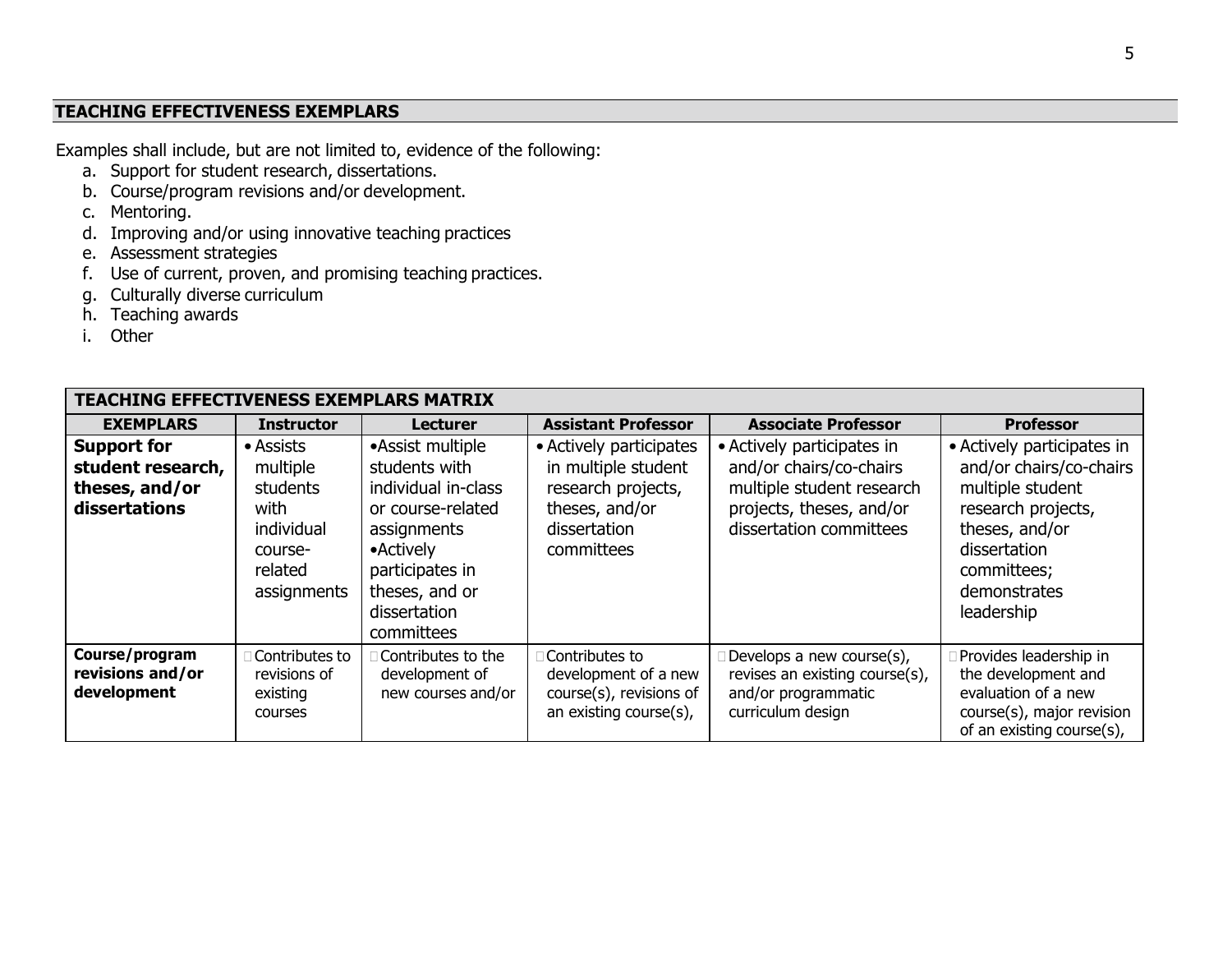| <b>EXEMPLARS</b>                                                        | <b>Instructor</b>                                                                                                            | <b>Lecturer</b>                                                                                                                                                                                                                                                            | <b>Assistant Professor</b>                                                                                                                                                                                                                                                | <b>Associate Professor</b>                                                                                                                                                                                                                                       | <b>Professor</b>                                                                                                                                                                                                                                                                                                                                 |
|-------------------------------------------------------------------------|------------------------------------------------------------------------------------------------------------------------------|----------------------------------------------------------------------------------------------------------------------------------------------------------------------------------------------------------------------------------------------------------------------------|---------------------------------------------------------------------------------------------------------------------------------------------------------------------------------------------------------------------------------------------------------------------------|------------------------------------------------------------------------------------------------------------------------------------------------------------------------------------------------------------------------------------------------------------------|--------------------------------------------------------------------------------------------------------------------------------------------------------------------------------------------------------------------------------------------------------------------------------------------------------------------------------------------------|
|                                                                         |                                                                                                                              | revisions of<br>existing courses                                                                                                                                                                                                                                           | and/or<br>programmatic<br>curriculum design                                                                                                                                                                                                                               | Contributes to the<br>subsequent<br>performance and<br>professional<br>development of<br>graduates                                                                                                                                                               | and/or programmatic curriculum<br>design<br>• Develops a new course(s), revises<br>an existing course(s), and/or<br>programmatic curriculum design<br>• Contributes to the subsequent<br>performance and professional<br>development of graduates                                                                                                |
| <b>Mentoring</b>                                                        |                                                                                                                              |                                                                                                                                                                                                                                                                            | □ Mentors teaching<br>assistants and/or<br>adjuncts                                                                                                                                                                                                                       | □ Mentors teaching<br>assistants, adjuncts,<br>and/or new faculty                                                                                                                                                                                                | Mentors teaching assistants,<br>adjuncts, and/or faculty                                                                                                                                                                                                                                                                                         |
| <b>Improving</b><br>and/or using<br>innovative<br>teaching<br>practices | <b>Uses</b><br>innovative<br>teaching<br>strategies<br>including<br>distributive<br>and/or service<br>learning<br>strategies | Seeks to improve<br>teaching through<br>the Faculty Center<br>for Teaching and<br>Learning and/or<br>other professional<br>development<br>programs<br>• Uses<br>innovative<br>teaching<br>strategies<br>including<br>distributive and/or<br>service learning<br>strategies | • Seeks to improve<br>teaching through<br>the<br>Faculty Center for<br>Teaching and<br>Learning and/or<br>other professional<br>development<br>programs<br>• Uses innovative<br>teaching strategies<br>including<br>distributive and/or<br>service learning<br>strategies | • Seeks to improve<br>teaching through the<br>Faculty Center for<br>Teaching and Learning<br>and/or other<br>professional<br>development programs<br>• Uses innovative<br>teaching strategies<br>including distributive<br>and/or service learning<br>strategies | • Seeks to improve teaching through<br>the Faculty Center for Teaching and<br>Learning and/or other professional<br>development programs<br>• Uses innovative teaching strategies<br>including distributive and/or service<br>learning strategies<br>• Provides leadership in development<br>and evaluation of innovative<br>teaching strategies |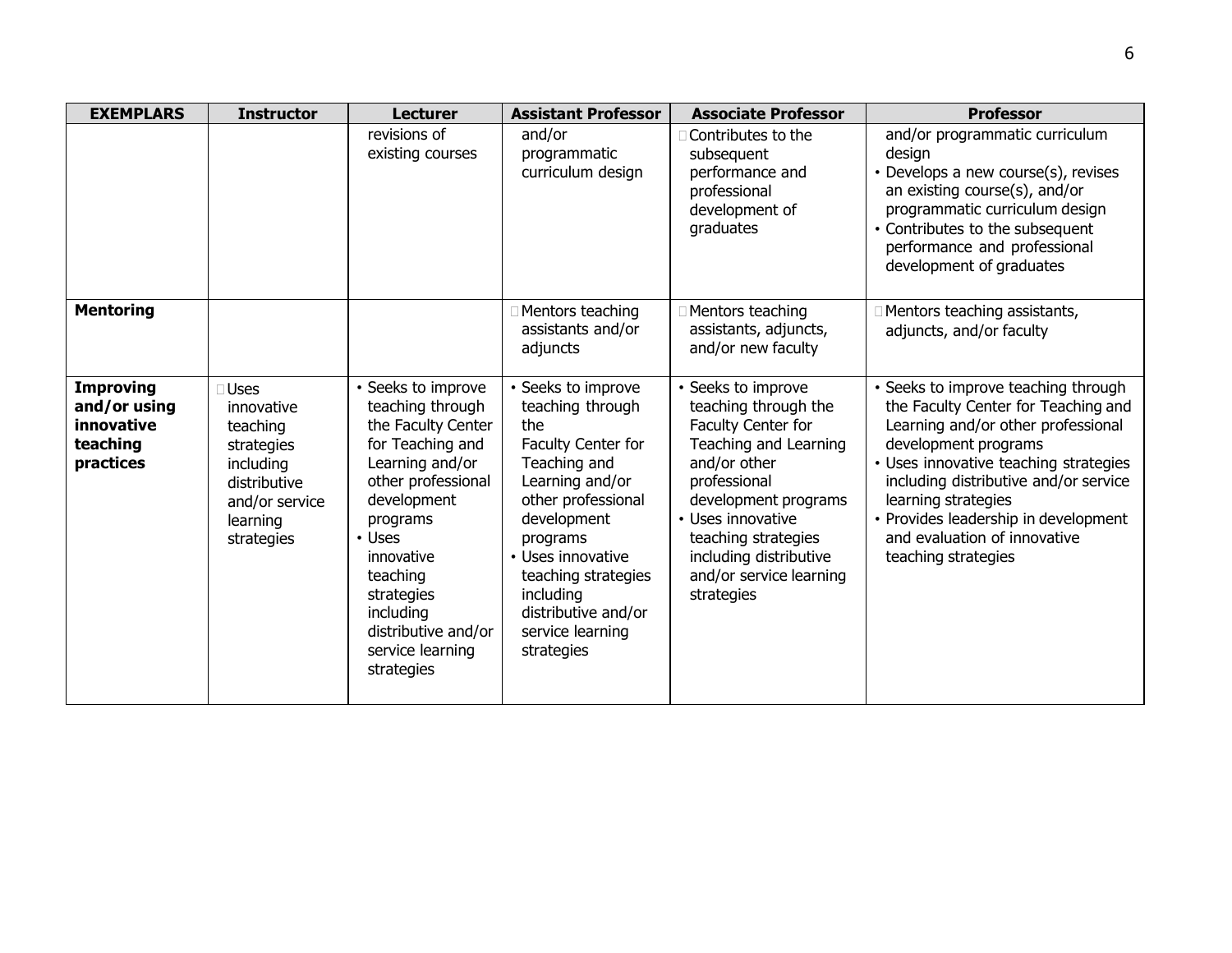| <b>EXEMPLARS</b>                                                     | <b>Instructor</b>                                                                                                                                                                                                                                                                                | <b>Lecturer</b>                                                                                                                                                                                                                                                                      | <b>Assistant Professor</b>                                                                                                                                                                                                                                                                                                                                                                                                    | <b>Associate Professor</b>                                                                                                                                                                                                                                                                                                                                                                                           | <b>Professor</b>                                                                                                                                                                                                                                                                                                                                                                                                           |
|----------------------------------------------------------------------|--------------------------------------------------------------------------------------------------------------------------------------------------------------------------------------------------------------------------------------------------------------------------------------------------|--------------------------------------------------------------------------------------------------------------------------------------------------------------------------------------------------------------------------------------------------------------------------------------|-------------------------------------------------------------------------------------------------------------------------------------------------------------------------------------------------------------------------------------------------------------------------------------------------------------------------------------------------------------------------------------------------------------------------------|----------------------------------------------------------------------------------------------------------------------------------------------------------------------------------------------------------------------------------------------------------------------------------------------------------------------------------------------------------------------------------------------------------------------|----------------------------------------------------------------------------------------------------------------------------------------------------------------------------------------------------------------------------------------------------------------------------------------------------------------------------------------------------------------------------------------------------------------------------|
| <b>Assessment</b><br><b>Strategies</b>                               | Requests review<br>by the evaluator,<br>evaluator's<br>designee, or peer<br>to formally<br>observe and<br>provide feedback<br>of teaching<br>and/or to review<br>course syllabi,<br>study materials,<br>learning<br>experiences,<br>lectures,<br>bibliographies,<br>and audiovisual<br>materials | Requests review by<br>the evaluator,<br>evaluator's<br>designee, or peer to<br>formally observe and<br>provide feedback of<br>teaching and/or to<br>review course syllabi,<br>study materials,<br>learning experiences,<br>lectures,<br>bibliographies, and<br>audiovisual materials | Requests review by<br>the evaluator,<br>evaluator's designee,<br>or peer to formally<br>observe and provide<br>feedback of teaching<br>and/or to review<br>course syllabi, study<br>materials, learning<br>experiences, lectures,<br>bibliographies, and<br>audiovisual materials<br>Provides evidence of<br>the use of a formative<br>classroom assessment<br>tool to make changes<br>to teaching and<br>learning strategies | Requests review by the<br>evaluator, evaluator's<br>designee, or peer to<br>formally observe and provide<br>feedback of teaching and/or<br>to review course syllabi,<br>study materials, learning<br>experiences, lectures,<br>bibliographies, and<br>audiovisual materials<br>Provides evidence of the use<br>of a formative classroom<br>assessment tool to make<br>changes to teaching and<br>learning strategies | Requests review by the<br>evaluator, evaluator's<br>designee, or peer to<br>formally observe and<br>provide feedback of<br>teaching and/or to<br>review course syllabi,<br>study materials, learning<br>experiences, lectures,<br>bibliographies, and<br>audiovisual materials<br>Provides evidence of the<br>use of a formative<br>classroom assessment<br>tool to make changes to<br>teaching and learning<br>strategies |
| Use of current,<br>proven, and<br>promising<br>teaching<br>practices | • Uses current<br>evidence-based<br>practices to<br>enrich student's<br>understanding of<br>course content<br>• Maintains current<br>level of expertise<br>to inform and<br>enhance teaching                                                                                                     | • Uses current<br>evidence-based<br>practices to enrich<br>student's<br>understanding of<br>course content<br>• Maintains current<br>level of expertise to<br>inform and enhance<br>teaching                                                                                         | • Uses current<br>evidence-based<br>practices to develop<br>relevant curriculum<br>and prepare<br>graduates who can<br>function in an<br>educational setting<br>• Maintains current<br>level of expertise to<br>inform and enhance<br>teaching                                                                                                                                                                                | • Uses current evidence-based<br>practices to develop relevant<br>curriculum and prepare<br>graduates who can function<br>in an educational setting<br>• Maintains current level of<br>expertise to inform and<br>enhance teaching                                                                                                                                                                                   | • Uses current evidence-<br>based practices to<br>develop curriculum<br>addressing future<br>trends in practice<br>• Maintains current level<br>of expertise to inform<br>and enhance teaching<br>• Provides leadership in<br>professional<br>development<br>conferences/ workshops<br>that reflect current<br>teaching                                                                                                    |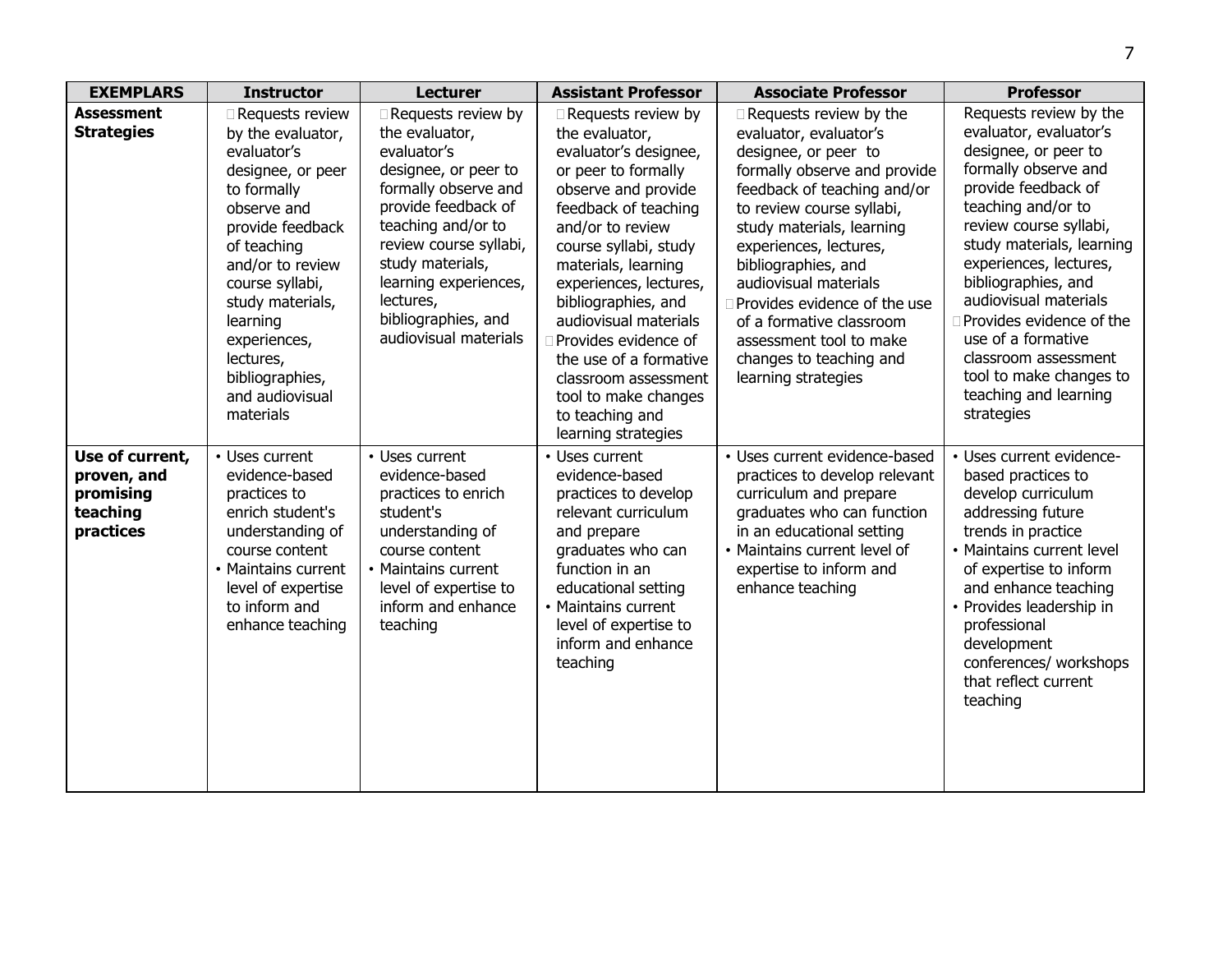| <b>EXEMPLARS</b>                                               | <b>Instructor</b>                                                                                                                                                                                                                                                                                                                             | <b>Lecturer</b>                                                                                                                                                                                                                                                                                                                   | <b>Assistant Professor</b>                                                                                                                                                                                                                                                                                                                                                                                             | <b>Associate Professor</b>                                                                                                                                                                                                                                                                                                                                                                                                                            | <b>Professor</b>                                                                                                                                                                                                                                                                                                                                                                                                                                                                                                                  |
|----------------------------------------------------------------|-----------------------------------------------------------------------------------------------------------------------------------------------------------------------------------------------------------------------------------------------------------------------------------------------------------------------------------------------|-----------------------------------------------------------------------------------------------------------------------------------------------------------------------------------------------------------------------------------------------------------------------------------------------------------------------------------|------------------------------------------------------------------------------------------------------------------------------------------------------------------------------------------------------------------------------------------------------------------------------------------------------------------------------------------------------------------------------------------------------------------------|-------------------------------------------------------------------------------------------------------------------------------------------------------------------------------------------------------------------------------------------------------------------------------------------------------------------------------------------------------------------------------------------------------------------------------------------------------|-----------------------------------------------------------------------------------------------------------------------------------------------------------------------------------------------------------------------------------------------------------------------------------------------------------------------------------------------------------------------------------------------------------------------------------------------------------------------------------------------------------------------------------|
| <b>Culturally</b><br>diverse student<br>body and<br>curriculum | • Demonstrates<br>participation in<br>the development<br>and academic<br>achievement of a<br>diverse student<br>body<br>• Provides evidence<br>of creating a<br>classroom<br>atmosphere<br>that is culturally<br>sensitive to<br>diversity<br>• Demonstrates<br>evidence of<br>culturally and<br>linguistically<br>relevant course<br>content | • Demonstrates<br>participation in the<br>development and<br>academic<br>achievement of a<br>diverse student body<br>• Provides evidence of<br>creating a classroom<br>atmosphere<br>that is culturally<br>sensitive to diversity<br>• Demonstrates<br>evidence of culturally<br>and<br>linguistically relevant<br>course content | • Demonstrates<br>participation in the<br>development and<br>academic<br>achievement of a<br>diverse student body<br>Provides evidence of<br>creating a classroom<br>atmosphere that is<br>culturally sensitive to<br>diversity with<br>respectful sharing of<br>diverse philosophical<br>positions on issues<br>• Demonstrates<br>evidence of course<br>content that reflects<br>cultural and linguistic<br>diversity | • Demonstrates consistent<br>participation in activities<br>which promote the<br>development and academic<br>achievement of a diverse<br>student body<br>Provides evidence of<br>promoting a classroom<br>atmosphere that is culturally<br>sensitive to diversity with<br>respectful sharing of diverse<br>philosophical positions on<br>issues<br>• Demonstrates evidence of<br>course content that<br>reflects cultural and<br>linguistic diversity | • Demonstrates leadership<br>in activities which<br>promote the<br>development and<br>academic achievement<br>of a diverse student<br>body<br>Provides evidence of<br>promoting a classroom<br>atmosphere that<br>isculturally sensitive to<br>diversity with respectful<br>sharing of diverse<br>philosophical positions<br>on issues<br>• Demonstrates evidence<br>of consultation on the<br>development of course<br>content that reflects<br>cultural and linguistic<br>diversityrelated to<br>students and the<br>profession |
| <b>Teaching</b><br>awards                                      | • Receives local or<br>UCF teaching<br>award                                                                                                                                                                                                                                                                                                  | • Receives local or<br>UCF teaching award                                                                                                                                                                                                                                                                                         | • Receives UCF, state,<br>regional, national or<br>international teaching<br>award                                                                                                                                                                                                                                                                                                                                     | • Receives UCF, state,<br>regional, national or<br>international teaching<br>award                                                                                                                                                                                                                                                                                                                                                                    | · Receives UCF, state,<br>regional, national or<br>international teaching<br>award                                                                                                                                                                                                                                                                                                                                                                                                                                                |
| <b>Other</b>                                                   | • Other teaching<br>activities that are<br>on the annual<br>performance<br>goals and<br>approved by the<br>chair or as<br>(re)negotiated<br>with chair                                                                                                                                                                                        | • Other teaching<br>activities that are on<br>the annual<br>performance goals<br>and approved by the<br>chair or as<br>(re)negotiated with<br>chair                                                                                                                                                                               | • Other teaching<br>activities that are on<br>the annual<br>performance goals<br>and approved by the<br>chair or as<br>(re)negotiated with<br>chair                                                                                                                                                                                                                                                                    | • Other teaching activities<br>that are on the annual<br>performance goals and<br>approved by the chair or as<br>(re)negotiated with chair                                                                                                                                                                                                                                                                                                            | • Other teaching activities<br>that are on the annual<br>performance goals and<br>approved by the chair or<br>as (re)negotiated with<br>chair                                                                                                                                                                                                                                                                                                                                                                                     |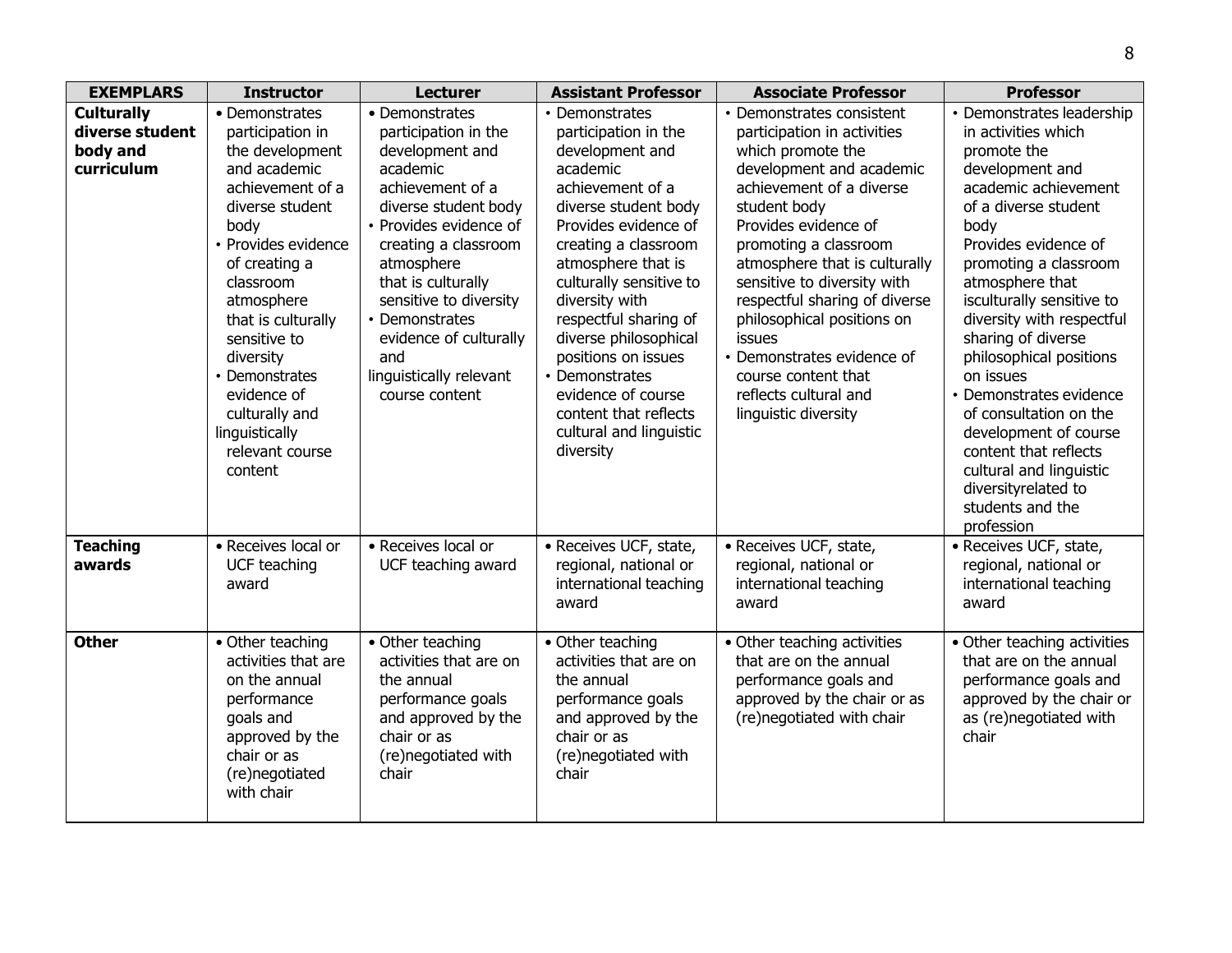# **RESEARCH EFFECTIVENESS**

Research includes traditional research inquiry, field-based inquiry, historical and policy analyses, and other systematic reviews of knowledge. It encompasses research, scholarship, and creative activity.

In the Department of Counselor Education and School Psychology, evaluation in the area of Research (and Scholarship and Creative Activity) will include a review of the scholarly activities, sponsored research, recognition, and contributions (see above description) that the faculty member has undertaken during the evaluation period. The critical standard for Research at the ranks of Assistant, Associate, and Full Professor is the blind, refereed scholarly journal article. Typically, acceptance/publication of at least one (1) refereed reviewed article per academic year in a regional, national, or international scholarly journal (dependent on rank) is required to receive an OUTSTANDING, and publication in other refereed publications expected for ABOVE SATISFACTORY in this category. Articles may only be counted once, either when they are "in press" or when they are published. Faculty with higher than average research assignments (> 20%) or who have course reassignments due to grant funding or other agreements will have higher research requirements; e.g., one refereed article and external grant funding. When possible, faculty should provide journal impact data (e.g., acceptance rates, journal impact factor [JIF], h-index). Obtaining external funding (i.e., > \$50,000 for the academic year) may take the place of a refereed publication in a given academic year at the Department Chair's discretion.

The following evaluation schema provides more specific direction for evaluation of faculty in the area of Research. Refer to "Research Effectiveness Exemplars" for specific examples by rank for those positions in which Research is an expected/required responsibility of the position. **This schema and its standards are designed specifically for the annual evaluation process. Tenure and promotion standards and requirements may differ from the benchmarks indicated below.**

#### **EVALUATION SCHEMA**

### **TENURED OR TENURE-EARNING FACULTY**

#### **I. OUTSTANDING**

In order to achieve an **OUTSTANDING** evaluation in Research, a faculty member must have an active research agenda and at least one article accepted, in-press, or published in a scholarly blind refereed journal; published a book (not self-published book nor a custom published work); or an externally funded grant. In addition, the faculty member must have at least three (3) research effectiveness exemplars.

#### **II. ABOVE SATISFACTORY**

In order to achieve an **ABOVE SATISFACTORY** evaluation in Research, a faculty member must have an active research agenda and an article, under review, accepted, in-press, or published in scholarly blind refereed journal or published a book (not self-published book nor a custom published work) at the level required for a particular rank. In addition, the faculty member must have at least one (1) research effectiveness exemplar.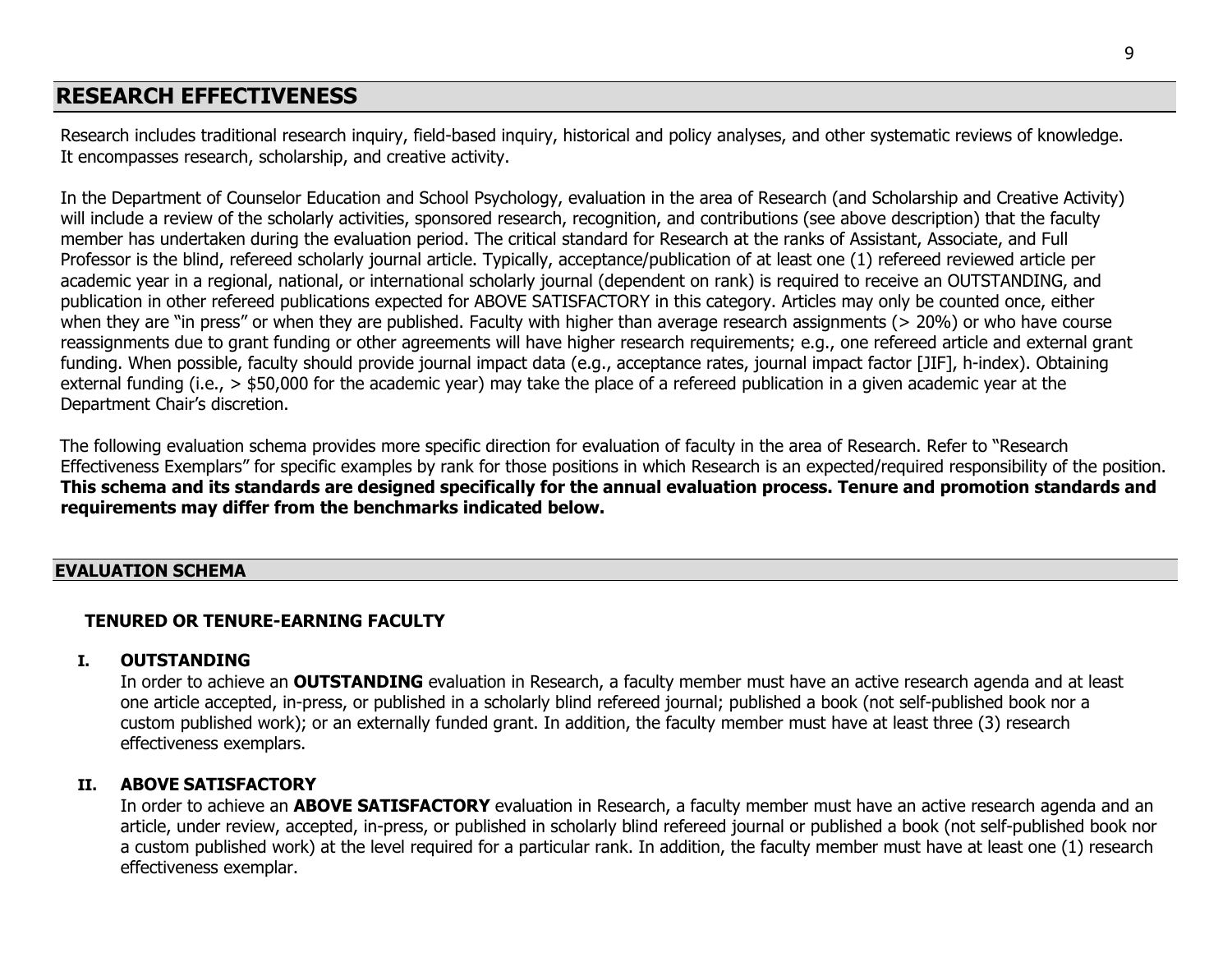### **III. SATISFACTORY**

In order to achieve a **SATISFACTORY** evaluation in Research, a faculty member must have a preliminary research agenda and have at least one (1) article per year in progress, which is new or substantially revised (submitted but not yet accepted or in-press). In addition, the faculty member must have at least one (1) research effectiveness exemplar.

# **IV. CONDITIONAL\***

A faculty member will receive a **CONDITIONAL** evaluation in Research and Creative Activities if s/he has no focused research agenda but has at least two (2) of the following:

- 1. An article in progress
- 2. Substantial work completed on a grant application
- 3. A presentation under review at a national/international conference
- 4. A book chapter in progress
- 5. Served as evaluator for a local community partner
- 6. Served as a reviewer for a journal

## **V. UNSATISFACTORY\***

A faculty member who does not complete activities necessary for a **CONDITIONAL** evaluation will receive an **UNSATISFACTORY** evaluation in Research and Creative Activities. Additionally, research misconduct will result in a rating of US.

\*Faculty who receive a rating below SATISFACTORY for more than one year will be provided a remediation plan or reassignment of duties under the chair's discretion.

## **NON-TENURE-EARNING FACULTY (If assignment includes research)**

## **I. OUTSTANDING**

In order to achieve an **OUTSTANDING** evaluation in Research, Instructors, Lecturers, or Visiting faculty members must remain current in their field as demonstrated by at least three (3) research effectiveness exemplars.

## **II. ABOVE SATISFACTORY**

In order to achieve an **ABOVE SATISFACTORY** evaluation in Research, Instructors, Lecturers, or Visiting faculty members must remain current in their field as demonstrated by at least two (2) research effectiveness exemplars.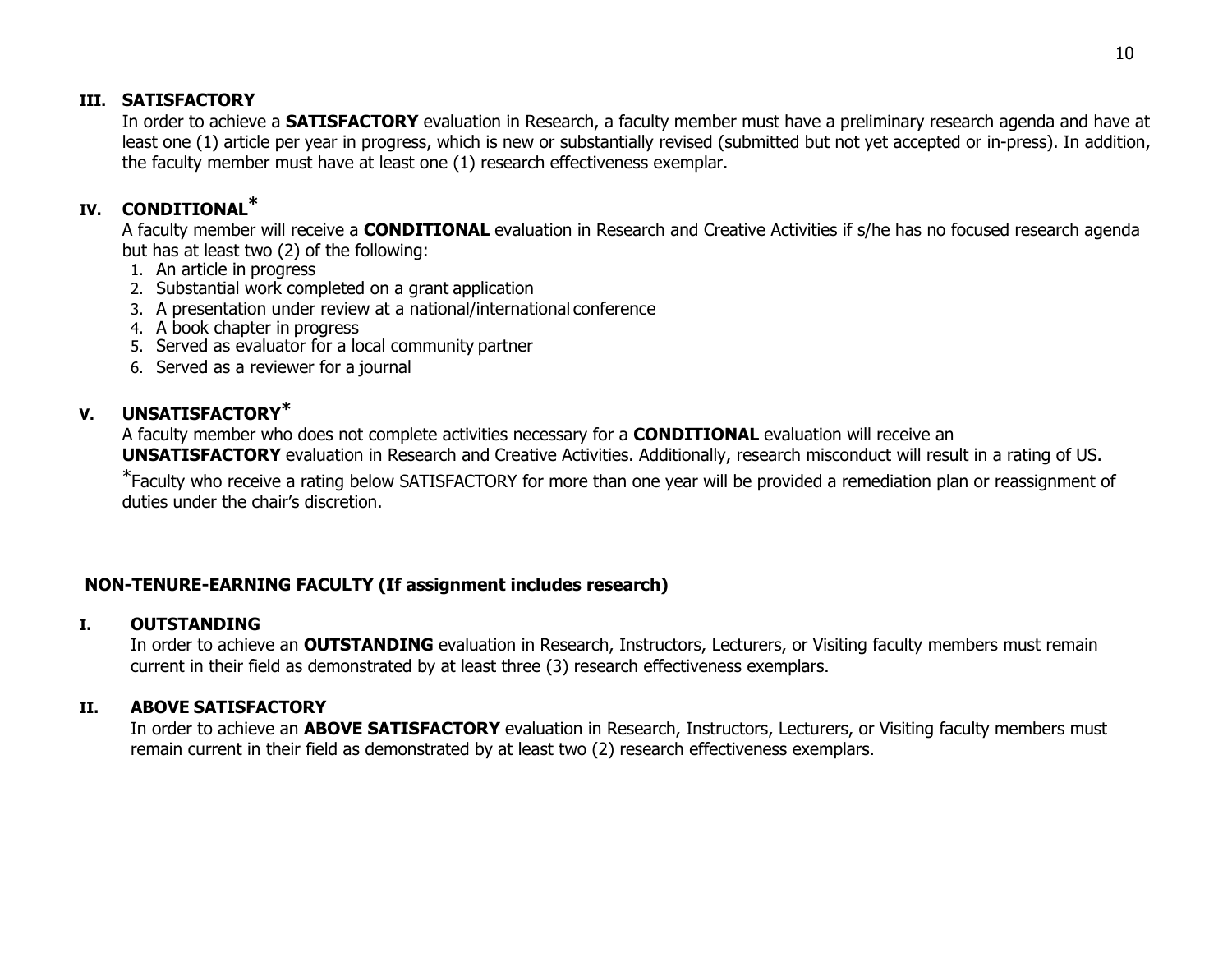### **III. SATISFACTORY**

In order to achieve a **SATISFACTORY** evaluation in Research, Instructors, Lecturers, or Visiting faculty members must remain current in their field as demonstrated by at least one (1) research effectiveness exemplar.

## **IV. CONDITIONAL**

In order to achieve a **CONDITIONAL** evaluation in Research, Instructors, Lecturers, or Visiting faculty members must remain current in their field by at least demonstrating active membership in a scholarly organization.

## **V. UNSATISFACTORY**

A faculty member who does not complete activities necessary for a **CONDITIONAL** evaluation will receive an **UNSATISFACTORY** evaluation in Research and Creative Activities. Additionally, research misconduct will result in a rating of US.

### **RESEARCH EFFECTIVENESS EXEMPLARS**

Examples shall include, but are not limited to, evidence of the following:

- a. Refereed journal articles, published, in press, or under review
- b. Book chapters, published or in press
- c. Book published or in press (excluding custom or self-published work; may count for more than one exemplar depending on the contribution to the text)
- d. Dissemination at scholarly conferences (refereed or invited)
- e. Grant proposal/funding (may count for more than one exemplar depending upon size and competitiveness ofgrants)
- f. Editorial work
- g. Research awards
- h. Research activities and creative works
- i. SOTL activities
- j. Assessing through data collection the impact of the use of innovative teaching strategies
- k. Other activities discussed with Chair in advance (e.g., develop partnership that leads to future researchendeavors)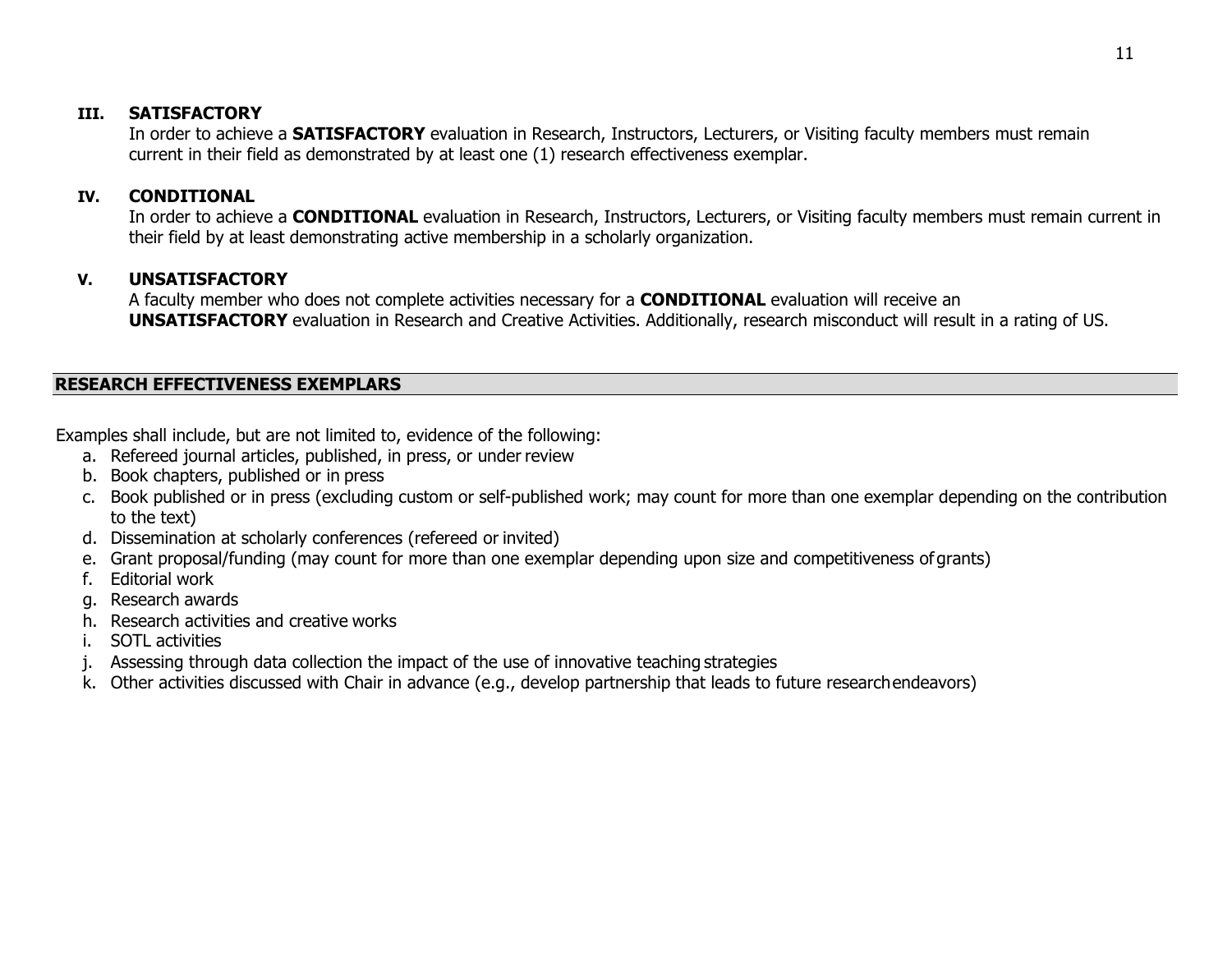# **RESEARCH EFFECTIVENESS EXEMPLARS MATRIX**

| <b>EXEMPLARS</b>                                                                   | <b>Instructor</b>                        | <b>Lecturer</b>                                                                                  | <b>Assistant Professor</b>                                                                                     | <b>Associate Professor</b>                                                                                                                                                                                                                    | <b>Professor</b>                                                                                                                                                                                                                              |
|------------------------------------------------------------------------------------|------------------------------------------|--------------------------------------------------------------------------------------------------|----------------------------------------------------------------------------------------------------------------|-----------------------------------------------------------------------------------------------------------------------------------------------------------------------------------------------------------------------------------------------|-----------------------------------------------------------------------------------------------------------------------------------------------------------------------------------------------------------------------------------------------|
| <b>Refereed</b><br>journal<br>articles,<br>published or<br>in press<br><b>Book</b> |                                          |                                                                                                  | • Article published in<br>regional, national, and/or<br>international blind<br>refereed, scholarly<br>journal. | • Article published in regional,<br>national, and/or<br>international blind-refereed,<br>scholarly journal.<br>• Publication of book chapter in                                                                                               | • At least one article<br>published in regional,<br>national, and/or<br>international blind<br>refereed, scholarly<br>journal.<br>• Publication of book chapter                                                                               |
| chapters,<br>published or<br>in press                                              |                                          |                                                                                                  |                                                                                                                | regional, national, and/or<br>international peer-reviewed,<br>scholarly press.                                                                                                                                                                | in regional, national, and/or<br>international peer<br>reviewed, scholarly press.                                                                                                                                                             |
| <b>Book</b><br>published or<br>in press                                            |                                          |                                                                                                  |                                                                                                                | • Authorship or editorship of<br>scholarly book at an<br>academic or high-visibility<br>press (i.e., no custom or self<br>published work)                                                                                                     | • First-authored or single<br>authored book at an<br>academic or high-<br>visibility press (i.e., no<br>custom or self-published<br>work)                                                                                                     |
| <b>Dissemination</b><br>at scholarly<br>conferences<br>(refereed or<br>invited)    | □ Attend a<br>professional<br>conference | □ Attend a<br>conference with<br>research-related<br>sessions                                    | Disseminates research<br>findings through<br>presentations at a<br>national, regional and/or<br>state meeting  | • Disseminates findings from<br>systematic inquiry through<br>presentations at a state, regional,<br>national and/or international<br>conference<br>· Presents with students at a<br>state, regional, national or<br>international conference | • Disseminates findings from<br>systematic inquiry through<br>presentations at a state,<br>regional, national and/or<br>international conference<br>• Presents with students at a<br>state, regional, national or<br>international conference |
| Grant<br>proposal/<br>funding                                                      |                                          | □ Actively<br>participates with<br>others in<br>pursuing<br>funding for<br>systematic<br>inquiry | □ Pursues or receives<br>funding for systematic<br>inquiry                                                     | · Submits a grant proposal as<br>the Principal Investigator (PI)<br>or co-PI<br>• Receives extramural<br>funding for research                                                                                                                 | · Submits an external grant<br>proposal as the Principal<br>Investigator (PI) or co-PI<br>• Receives extramural<br>funding for research                                                                                                       |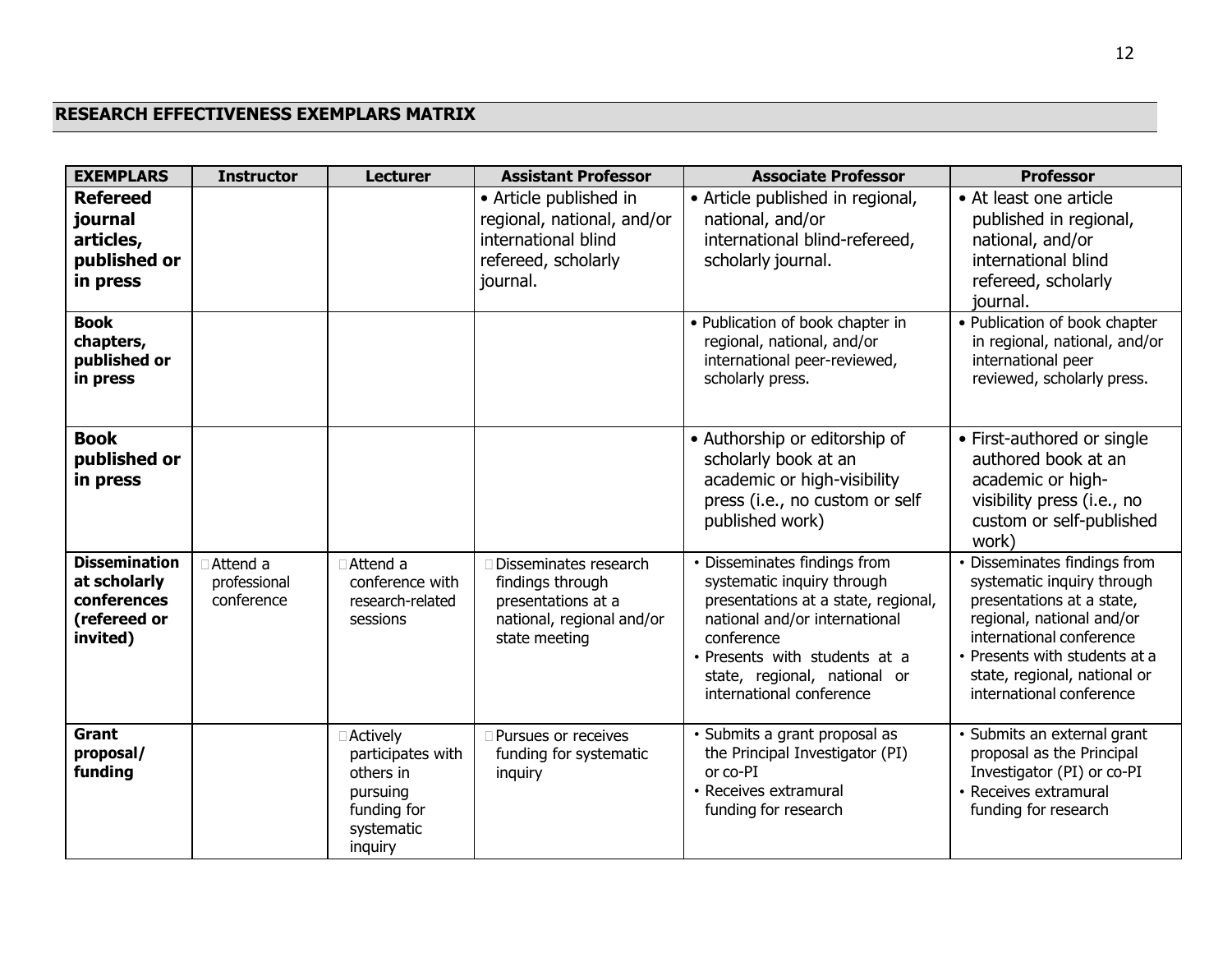| <b>EXEMPLARS</b>                                              | <b>Instructor</b>                                                                                                          | <b>Lecturer</b>                                                                                                                                                                                                                                                         | <b>Assistant Professor</b>                                                                                                                                                                                                       | <b>Associate Professor</b>                                                                                                                                                                                                                                                                                                                            | <b>Professor</b>                                                                                                                                                                                                                                                                                                                                                                                                                                                                          |
|---------------------------------------------------------------|----------------------------------------------------------------------------------------------------------------------------|-------------------------------------------------------------------------------------------------------------------------------------------------------------------------------------------------------------------------------------------------------------------------|----------------------------------------------------------------------------------------------------------------------------------------------------------------------------------------------------------------------------------|-------------------------------------------------------------------------------------------------------------------------------------------------------------------------------------------------------------------------------------------------------------------------------------------------------------------------------------------------------|-------------------------------------------------------------------------------------------------------------------------------------------------------------------------------------------------------------------------------------------------------------------------------------------------------------------------------------------------------------------------------------------------------------------------------------------------------------------------------------------|
| <b>Editorial work</b>                                         |                                                                                                                            |                                                                                                                                                                                                                                                                         | Serves as a reviewer or<br>member of an editorial<br>board for one or more<br>scholarly journals                                                                                                                                 | · Serves as a guest editor of a<br>journal issue<br>• Serves as a reviewer or member<br>of an editorial board for one or<br>more scholarly journals                                                                                                                                                                                                   | • Serves as an editor of a<br>scholarly journal<br>· Serves as a guest editor of a<br>journal issue<br>• Serves as a reviewer or<br>member of an editorial<br>board for one or more<br>scholarly journals                                                                                                                                                                                                                                                                                 |
| <b>Research</b><br><b>Activities and</b><br>creative<br>works | Provides<br>evidence of<br>using research<br>and<br>educational<br>innovations to<br>enhance<br>curriculum and<br>teaching | • Provides<br>evidence of<br>using research<br>and educational<br>innovations to<br>enhance<br>curriculum and<br>teaching<br>• Actively<br>participates in<br>research-related<br>activities<br>• Engages in<br>evidence-based<br>and research<br>supported<br>practice | • Develop "products"<br>and/or other media, such<br>as websites, audio and<br>video recordings to<br>advance research in<br>education<br>• Uses research and<br>educational innovations<br>to enhance curriculum<br>and teaching | • Evaluates research findings<br>for application in curriculum or<br>teaching through publication<br>• Develop "products" and/or<br>other media, such as websites,<br>audio and video recordings to<br>advance research in education<br>• Provides evidence of using<br>research and educational<br>innovations to enhance<br>curriculum and teaching | • Provides evidence of<br>mentoring the professional<br>development of colleagues<br>and students in the<br>scholarship of teaching and<br>learning<br>• Evaluates research findings for<br>application in curriculum or<br>teaching through publication<br>• Develop "products" and/or<br>other media, such as<br>websites, audio and video<br>recordings to advance<br>research in education<br>• Uses research and<br>educational innovations to<br>enhance curriculum and<br>teaching |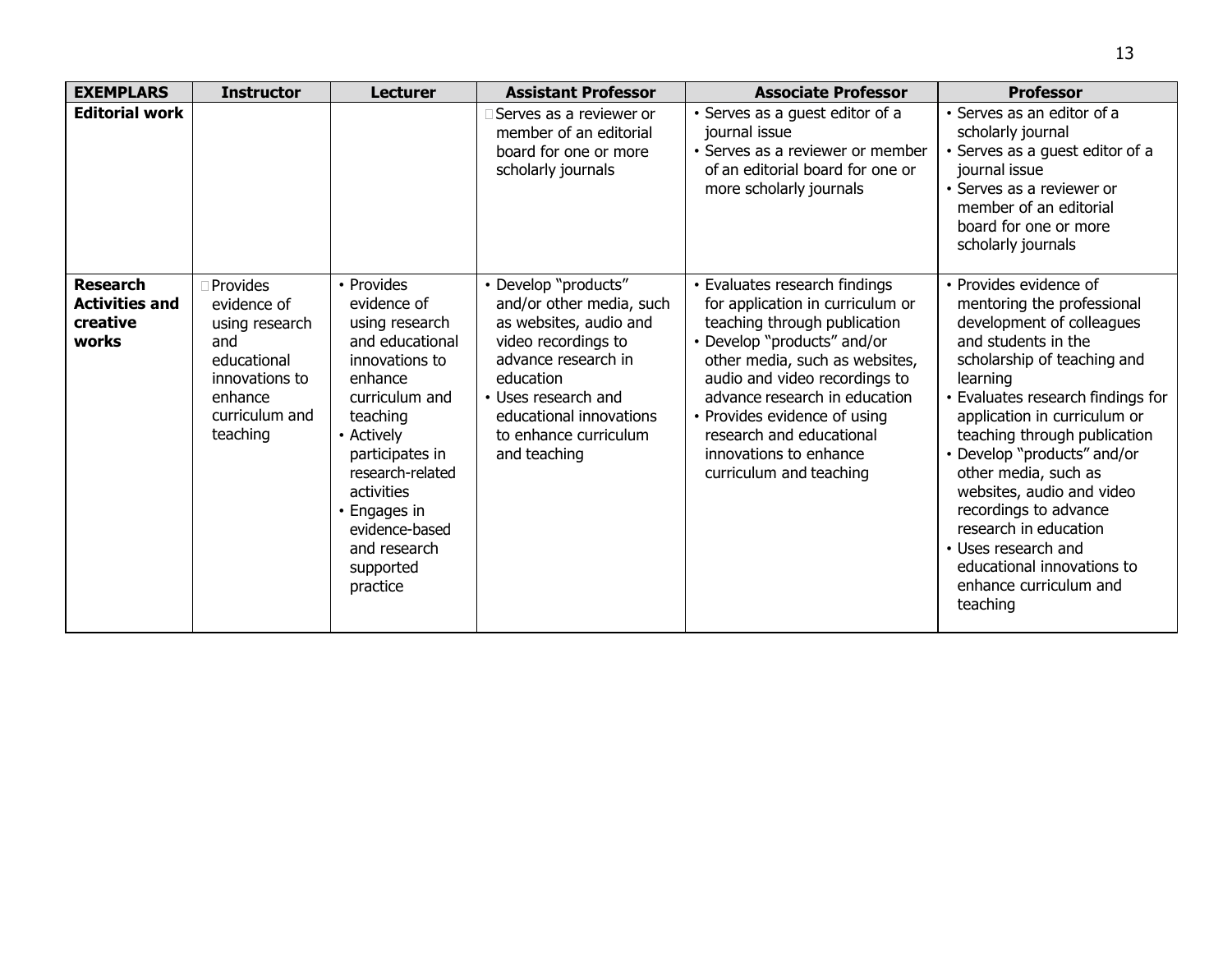| <b>EXEMPLARS</b>          | <b>Instructor</b>                                                                                                                                       | <b>Lecturer</b>                                                                                                                                      | <b>Assistant Professor</b>                                                                                                                         | <b>Associate Professor</b>                                                                                                               | <b>Professor</b>                                                                                                                                |
|---------------------------|---------------------------------------------------------------------------------------------------------------------------------------------------------|------------------------------------------------------------------------------------------------------------------------------------------------------|----------------------------------------------------------------------------------------------------------------------------------------------------|------------------------------------------------------------------------------------------------------------------------------------------|-------------------------------------------------------------------------------------------------------------------------------------------------|
| <b>Research</b><br>awards |                                                                                                                                                         |                                                                                                                                                      | Receive UCF, state,<br>regional, national or<br>international research<br>award                                                                    | Receive UCF, state, regional,<br>national or international<br>research award                                                             | Receive UCF, state,<br>regional, national or<br>international research<br>award                                                                 |
| <b>Other</b>              | Other research<br>activities that<br>are on the<br>annual<br>performance<br>goals and<br>approved by<br>the chair or as<br>(re)negotiated<br>with chair | Other research<br>activities that are<br>on the annual<br>performance<br>goals and<br>approved by the<br>chair or as<br>(re)negotiated<br>with chair | <b>Other research activities</b><br>that are on the annual<br>performance goals and<br>approved by the chair or<br>as (re)negotiated with<br>chair | Other research activities that<br>are on the annual<br>performance goals and<br>approved by the chair or as<br>(re)negotiated with chair | <b>Other research activities</b><br>that are on the annual<br>performance goals and<br>approved by the chair or as<br>(re)negotiated with chair |

# **PROFESSIONAL AND COMMUNITY SERVICE EFFECTIVENESS**

Professional and community service includes service to the University, the College of Community Innovation and Education, and the Department of Counselor Education and School Psychology, as well as service to professional organizations, and to the community at the local, state, national, and international levels. Typically, paid consultations or other activities for which the faculty member receives payment, as a fee for services, should not be counted toward productivity in this area.

Service also involves "Other Assigned Duties," which may include, but is not limited to, attending commencement ceremonies, advising, supervision of interns, academic administration or other position-specific activities that would be additional to or in place of regular duties (e.g., as described in the employee's position description or annual evaluation standards).

The following evaluation schema provides specific direction for the evaluation of faculty in the area of Professional and Community Service. Refer to "Professional and Community Exemplars" for specific examples by rank for those positions in which Service was an expected/required responsibility of the position.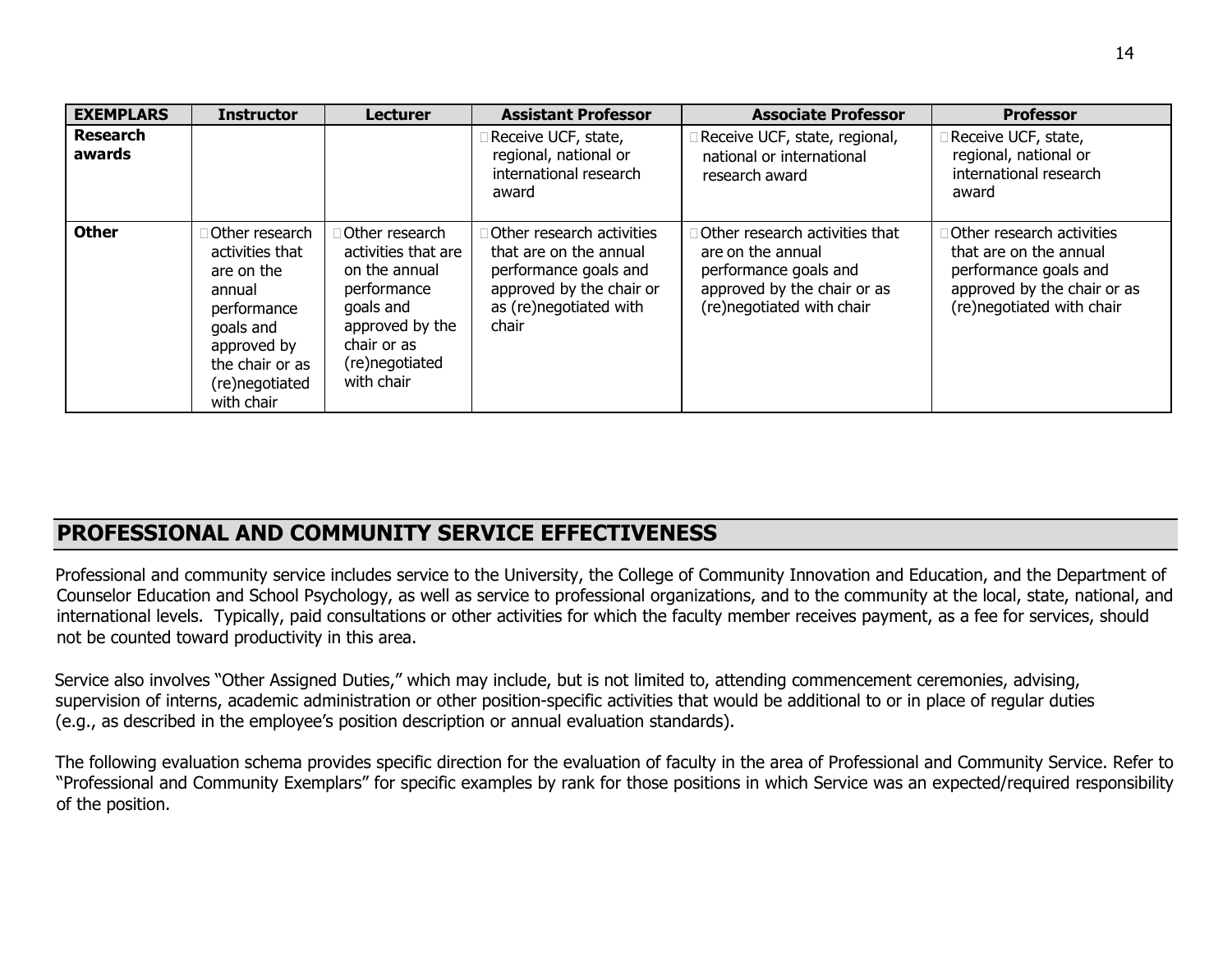#### **EVALUATION SCHEMA**

#### **TENURED AND TENURE-EARNING FACULTY**

#### **I. OUTSTANDING**

To achieve an **OUTSTANDING** in the area of Professional and Community Service, faculty must meet the standards to be considered **SATISFACTORY** during the evaluation period, and readily respond to the service needs of the University, the profession, and the community by engaging in at least three (3) of the service exemplars according to rank.

#### **II. ABOVE SATISFACTORY**

To achieve an **ABOVE SATISFACTORY** in the area of Professional and Community Service, faculty must meet the standards to be considered **SATISFACTORY** during the evaluation period, and readily respond to the service needs of the University, the profession, and the community by engaging in at least two (2) of the service exemplars according to rank.

#### **III. SATISFACTORY**

To achieve a **SATISFACTORY** in the area of Professional and Community Service, faculty must adequately meet the following standards during the evaluation period: (the following is repeated in the new category placed within the *In-Unit Faculty Assignment of Duties* form)

- Attend regular college and departmental meetings and retreats.
- Attend college and departmental functions (e.g., Recognition Breakfast and/or the College Graduation Ceremony) at least once a year, and
- Serve on a search committee (if requested)

In addition, faculty must readily respond to the service needs of the university, the profession, and the community by engaging in at least one (1) service exemplar according to rank.

#### **IV. CONDITIONAL**

To achieve a **CONDITIONAL** in the area of Professional and Community Service, faculty fail to meet the standards necessary to achieve a rating of **SATISFACTORY** during the evaluation period and do not respond to the needs of the university, the profession, and the community by engaging in service activities.

#### **V. UNSATISFACTORY**

To achieve an **UNSATISFACTORY** in the area of Professional and Community Service, faculty fail to meet the standards necessary to achieve a rating of **SATISFACTORY** across two or more evaluation periods, and do not respond to the needs of the university, the profession, and the community by engaging in service activities.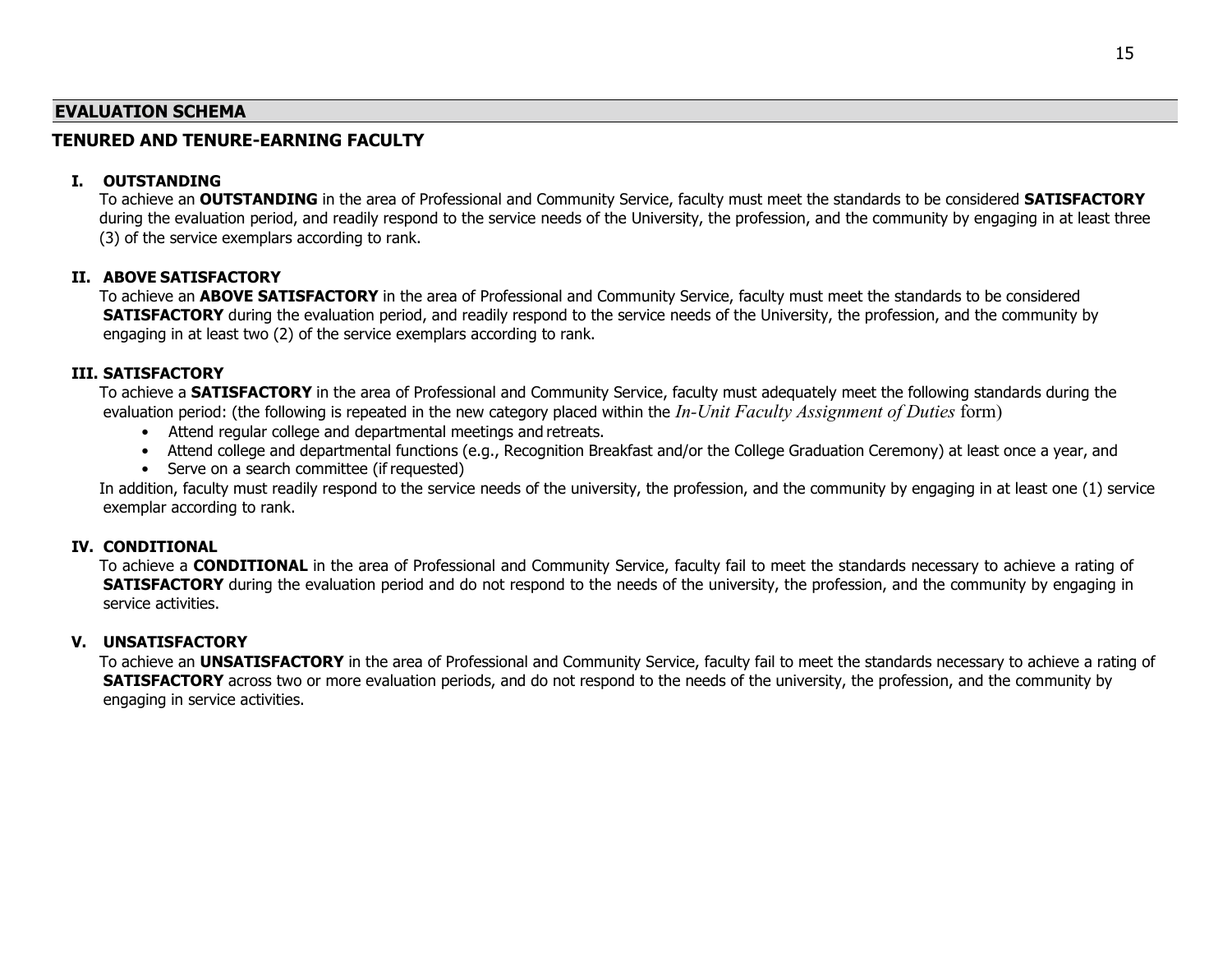#### **NON-TENURE-EARNING FACULTY**

#### **I. OUTSTANDING**

To achieve an **OUTSTANDING** in the area of Professional and Community Service faculty must meet the standards to be considered **SATISFACTORY** during the evaluation period, and readily respond to the service needs of the University, the profession, and the community by engaging in at least two (2) service exemplars according to rank.

#### **II. ABOVE SATISFACTORY**

To achieve an **ABOVE SATISFACTORY** in the area of Professional and Community Service, faculty must meet the standards to be considered **SATISFACTORY** during the evaluation period, and readily respond to the service needs of the University, the profession, and the community by engaging in at least one (1) service exemplar according to rank.

- Attend regularly/consistently college and departmental meetings and retreats.
- Attend college and departmental functions (e.g., Recognition Breakfast and/or the College Graduation Ceremony) at least once a year, and
- Serve on search committee (if requested)

#### **III. SATISFACTORY**

To achieve a **SATISFACTORY** in the area of Professional and Community Service, faculty must adequately meet the following standards during the evaluation period:

- Attend regularly/consistently college and multiple departmental meetings and retreats
- Attend college and departmental functions (e.g., Recognition Breakfast and/or the College Graduation Ceremony) at least once a year
- Serve on search committee (if requested)

#### **IV. CONDITIONAL**

To achieve a **CONDITIONAL** in the area of Professional and Community Service, faculty fail to meet the standards necessary to achieve a rating of **SATISFACTORY**, but have responded to the needs of the university, the profession, and the community by engaging in service activities during the evaluation period.

#### **V. UNSATISFACTORY**

To achieve an **UNSATISFACTORY** in the area of Professional and Community Service, faculty fail to meet the standards necessary to achieve a rating of **SATISFACTORY** during the evaluation period, and do not respond to the needs of the university, the profession, and the community by engaging in service activities.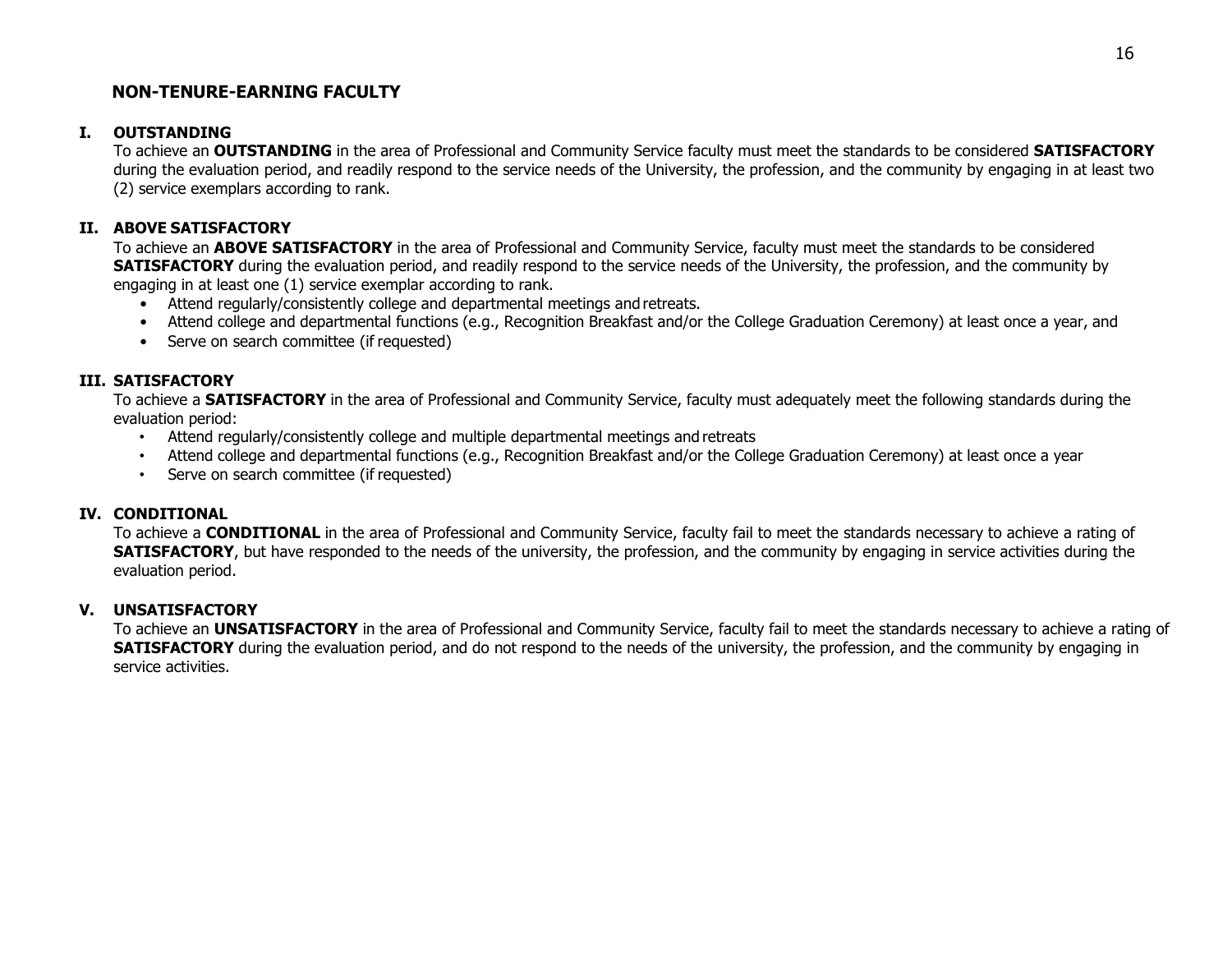### **PROFESSIONAL AND COMMUNITY SERVICE EFFECTIVENESS EXEMPLARS**

Examples shall include, but are not limited to, evidence of the following:

- a. Service to University/ College/ Department
- b. Service to Professional Organizations: State, National, and International
- c. Service to Community: School, Institution or Agency
- d. Other service activities discussed with Chair in advance

The evaluation process will include review of faculty documentation of Professional and Community service, including such evidence as brochures or programs identifying presentations and workshops; a description of committee activity (e.g., name of committee, number of meetings attended, role on and contribution to the committee); consultant reports or products; and a description of substantial contribution to the effective functioning of a degree program.

#### **PROFESSIONAL AND COMMUNITY SERVICE EFFECTIVENESS EXEMPLARS MATRIX**

| <b>Exemplar</b>                                                   | <b>Instructor</b> | <b>Lecturer</b>                                                                                                             | <b>Assistant Professor</b>                                                                                                                                                                                                                                                                                                                                                       | <b>Associate Professor</b>                                                                                                                                                                                                                                                                                                                                                                                                                                                                                             | <b>Professo</b>                                                                                                                                                                                                                                                                                                                                                                                                                                                                                                                                                                                                                                        |
|-------------------------------------------------------------------|-------------------|-----------------------------------------------------------------------------------------------------------------------------|----------------------------------------------------------------------------------------------------------------------------------------------------------------------------------------------------------------------------------------------------------------------------------------------------------------------------------------------------------------------------------|------------------------------------------------------------------------------------------------------------------------------------------------------------------------------------------------------------------------------------------------------------------------------------------------------------------------------------------------------------------------------------------------------------------------------------------------------------------------------------------------------------------------|--------------------------------------------------------------------------------------------------------------------------------------------------------------------------------------------------------------------------------------------------------------------------------------------------------------------------------------------------------------------------------------------------------------------------------------------------------------------------------------------------------------------------------------------------------------------------------------------------------------------------------------------------------|
| <b>Service to</b><br>University/<br>College/<br><b>Department</b> |                   | • Regular and<br>consistent<br>involvement<br>with one or<br>more<br>department<br>al<br>committees<br>and/or<br>taskforces | • Regular and consistent<br>participation in program,<br>department, college,<br>and/or university<br>committees and/or<br>taskforces<br>• Actively participates in one<br>or more activities that<br>promote the professional<br>development of students,<br>staff, and other faculty<br>· Demonstrates evidence of<br>advancing diversity within<br>the university environment | • Regular and consistent<br>involvement in<br>department, college,<br>and/or university<br>committees and/or<br>taskforces<br>• Coordinator of or<br>participant in the program<br>area's Institutional<br>Effectiveness plan<br>• Actively participates in<br>activities that promote the<br>professional development<br>of students, staff, and<br>other faculty<br>• Fosters diversity within<br>the university<br>environment<br>• Attracts outstanding<br>graduate students to<br>program related to<br>expertise | • Regular and consistent<br>involvement in governance in<br>department, college, and/or<br>university committees and/or<br>taskforces<br>• Coordinator of or participant in<br>the program area's Institutional<br>Effectiveness plan<br>• Works to enhance national<br>reputation and visibility of<br>the institution<br>• Actively participates in<br>activities that promote the<br>professional development of<br>students, staff, and/or other<br>faculty<br>• Assumes chair and/or serves on<br>one or more special review<br>groups, task forces and/or<br>policy making bodies<br>• Fosters diversity within<br>the university<br>environment |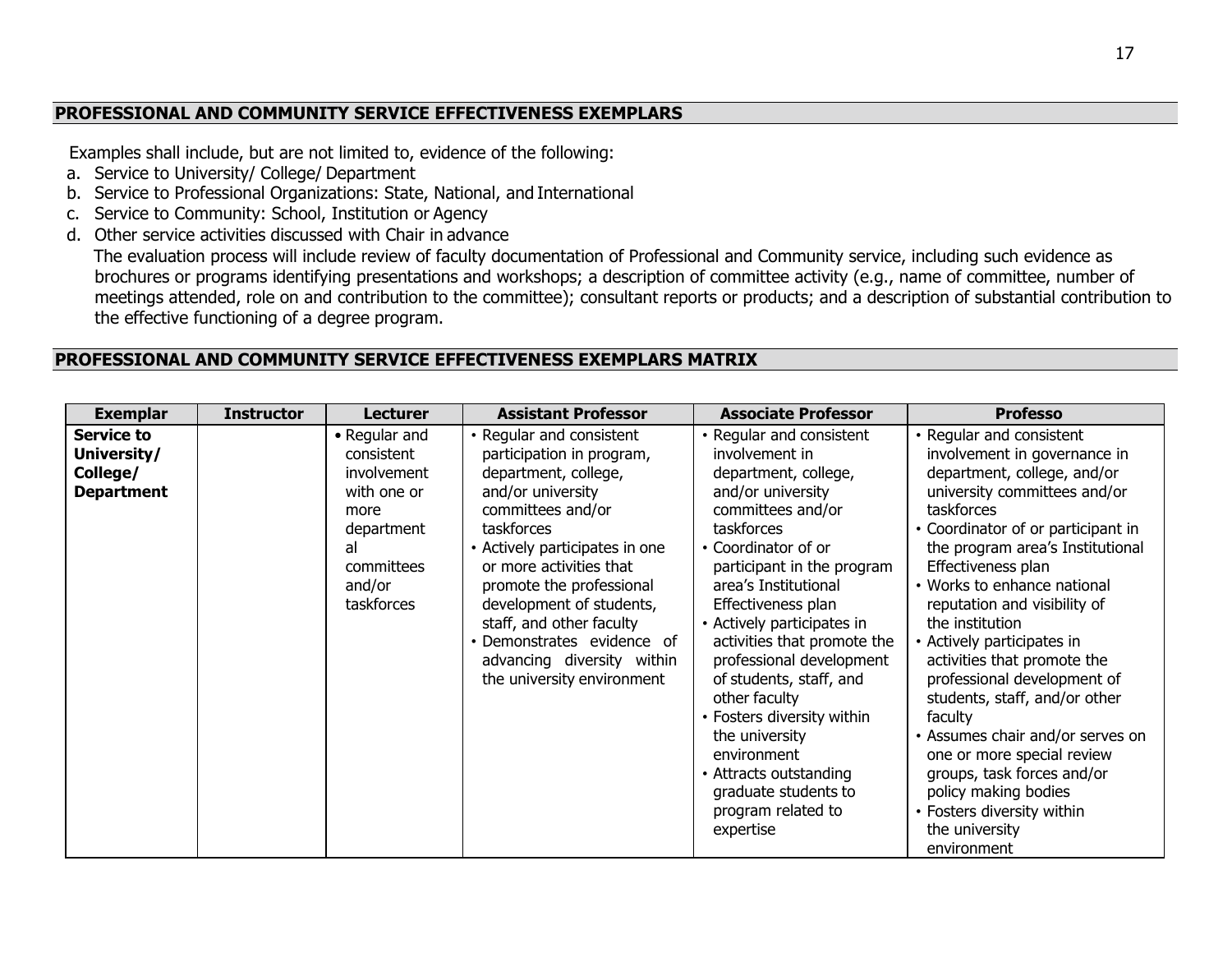| <b>EXEMPLARS</b>                                                                                              | <b>Instructor</b> | <b>Lecturer</b>                                                  | <b>Assistant Professor</b>                                                                                                                                                                                                                                                                                                                                          | <b>Associate Professor</b>                                                                                                                                                                                                                                                                                                                                                                                                                                                                              | <b>Professor</b>                                                                                                                                                                                                                                                                                                                                                                                                                                                                                                                                                                                                                                                                                                                                                                                                                     |
|---------------------------------------------------------------------------------------------------------------|-------------------|------------------------------------------------------------------|---------------------------------------------------------------------------------------------------------------------------------------------------------------------------------------------------------------------------------------------------------------------------------------------------------------------------------------------------------------------|---------------------------------------------------------------------------------------------------------------------------------------------------------------------------------------------------------------------------------------------------------------------------------------------------------------------------------------------------------------------------------------------------------------------------------------------------------------------------------------------------------|--------------------------------------------------------------------------------------------------------------------------------------------------------------------------------------------------------------------------------------------------------------------------------------------------------------------------------------------------------------------------------------------------------------------------------------------------------------------------------------------------------------------------------------------------------------------------------------------------------------------------------------------------------------------------------------------------------------------------------------------------------------------------------------------------------------------------------------|
|                                                                                                               |                   |                                                                  |                                                                                                                                                                                                                                                                                                                                                                     | • Serves as member of one<br>or more review committees                                                                                                                                                                                                                                                                                                                                                                                                                                                  | • Attracts outstanding<br>graduate students to<br>program related to expertise<br>• Demonstrates leadership in<br>recruitment and mentoring<br>the professional<br>development of students<br>and/or faculty<br>• Serves as a mentor for<br>the professional                                                                                                                                                                                                                                                                                                                                                                                                                                                                                                                                                                         |
| <b>Service to</b><br><b>Professional</b><br>Organizations:<br>State,<br>National, and<br><b>International</b> |                   | • Member<br>of<br>profession<br>al/ service<br>organizatio<br>ns | Serves on one or more<br>committees and/or<br>participates in one or more<br>activities of professional<br>organizations<br>• Presents at conferences or<br>programs for professional<br>organizations<br>• Actively participates in<br>activities of professional<br>organizations<br>· Improves the program area<br>through attending<br>workshops or conferences | • Demonstrates leadership<br>in one or more<br>professional and service<br>activities<br>• Presents at conferences or<br>programs for professional<br>organizations<br>• Organizes one or more<br>workshops/continuing<br>education programs for<br>professional growth<br>· Serves on one or more<br>committees of professional<br>organizations at the state,<br>regional and national levels<br>• Provides keynote address<br>at professional meetings at<br>local, regional or national<br>meetings | • Evaluates materials of persons<br>from other universities for<br>purposes of promotion/tenure<br>Demonstrates leadership in<br>professional and service activities<br>• Contributes expertise to<br>professional groups and/or peers<br>through consultation, mentoring<br>and/or practice<br>• Demonstrates leadership in one<br>or more professional and service<br>activities<br>• Serves on one or more<br>committees of professional<br>organizations at the state,<br>regional, national, and/or<br>international levels<br>• Presents at conferences<br>or programs for<br>professional<br>organizations<br>• Organizes one or more<br>workshops/continuing<br>education programs for<br>professional growth<br>• Provides keynote address at<br>professional meetings at<br>regional, national, or<br>international levels |